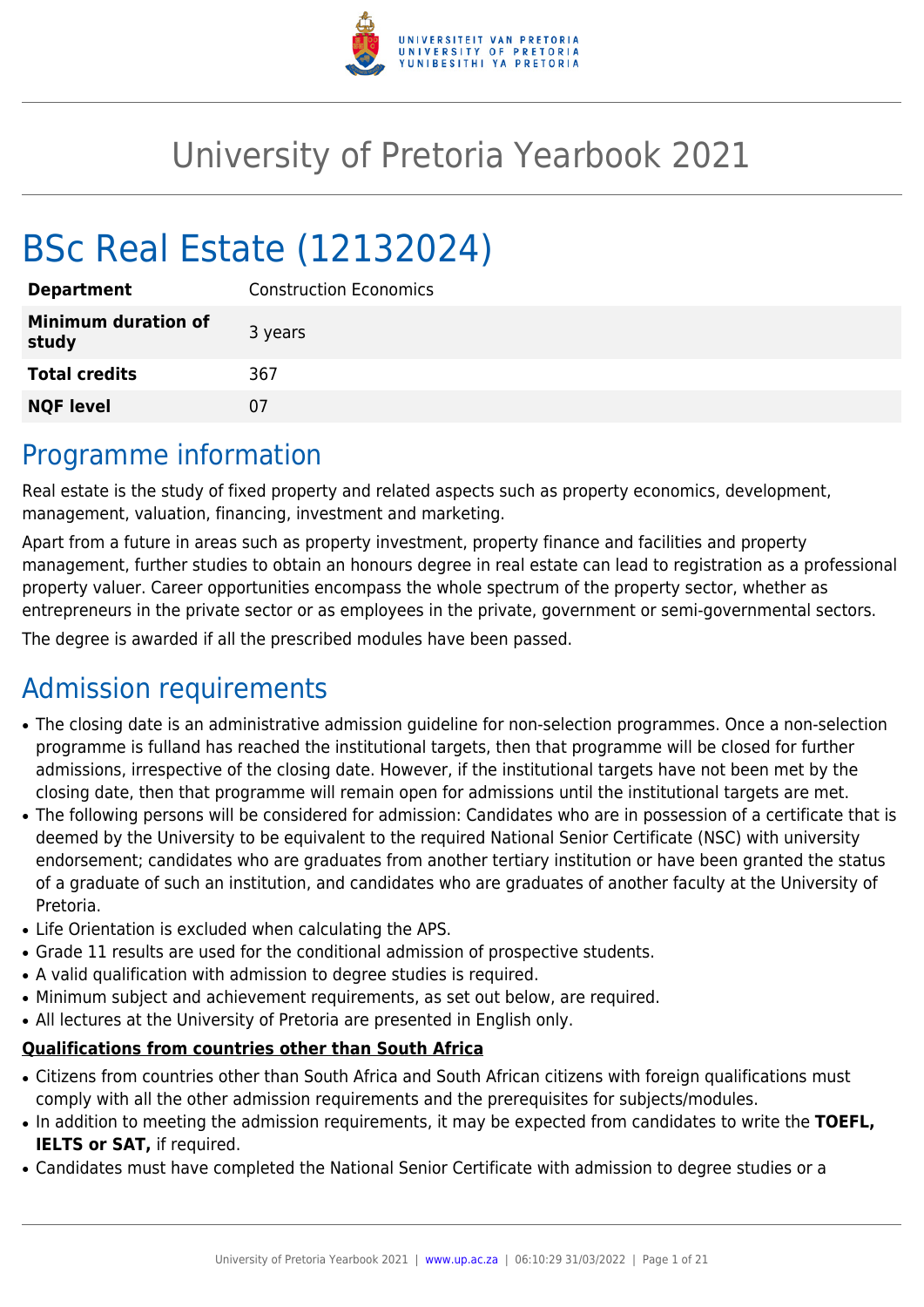

certificate of conditional exemption on the basis of a candidate's foreign qualifications, the so-called "Immigrant" or "Foreign Conditional Exemption". The only condition for the "Foreign Conditional Exemption" that is accepted is: 'completion of the degree course'. The exemption certificate is obtainable from Universities South Africa (USAf). Detailed information is available on the website at [click here.](http://mb.usaf.ac.za)

#### **University of Pretoria website: [click here](http://www.up.ac.za/ebit)**

| <b>Achievement level</b><br><b>English Home</b><br>Language or | <b>Minimum requirements</b> |                    |          |                                        |          |            |
|----------------------------------------------------------------|-----------------------------|--------------------|----------|----------------------------------------|----------|------------|
| <b>English First</b><br><b>Additional</b>                      |                             | <b>Mathematics</b> |          | <b>Physical Sciences or Accounting</b> |          | <b>APS</b> |
| Language                                                       |                             |                    |          |                                        |          |            |
| NSC/IEB                                                        | AS Level                    | NSC/IEB            | AS Level | NSC/IEB                                | AS Level |            |
|                                                                |                             | 5                  |          | 4                                      | D        | 30         |

\* Cambridge A level candidates who obtained at least a D in the required subjects, will be considered for admission. Students in the Cambridge system must offer both Physics AND Chemistry with performance at the level specified for NSC Physical Sciences in the table above.

\* International Baccalaureate (IB) HL candidates who obtained at least a 4 in the required subjects, will be considered for admission. Students in the IB system must offer both Physics AND Chemistry with performance at the level specified for NSC Physical Sciences in the table above.

### Promotion to next study year

#### **Promotion to the second semester of the first year and to the second year of study**

- a. A newly registered first-year student who failed all the prescribed modules for the programme at the end of the first semester shall not be readmitted to the School for the Built Environment in the second semester.
- b. A student who complies with all the requirements of the first year of study, or has at least obtained 110 credits, is promoted to the second year of study.
- c. A student who has not obtained at least 70% of the credits of the first year of study after the November examinations must reapply for admission should he/she intend to continue with his/her studies. Written application must be submitted to the student administration of the School for the Built Environment no later than 12 January. Late applications will be accepted only in exceptional circumstances after approval by the Dean and conditions of readmission as determined by the admissions committee shall apply should first-year students be readmitted.
- d. Students who have not passed all the prescribed modules of the first year of study, as well as students who are readmitted in terms of (c) must register for the outstanding modules of the first year.
- e. A student who is repeating his/her first year, may, on recommendation of the relevant head of department and with the approval of the Dean, be permitted to enrol for modules of the second year of study in addition to the first-year modules which he or she failed, providing that he or she complies with the prerequisites for the second-year modules and that no timetable clashes occur. The number of credits per semester for which a student registers may not exceed the prescribed number of credits per semester by more than 16 credits.

#### **Promotion to the third year of study**

- a. A student who complies with all the requirements of the second year of study, or has at least obtained 230 credits, is promoted to the third year of study provided that no first-year module(s) are outstanding.
- b. The Dean may, on the recommendation of the Head of Department, allow a student, who qualifies for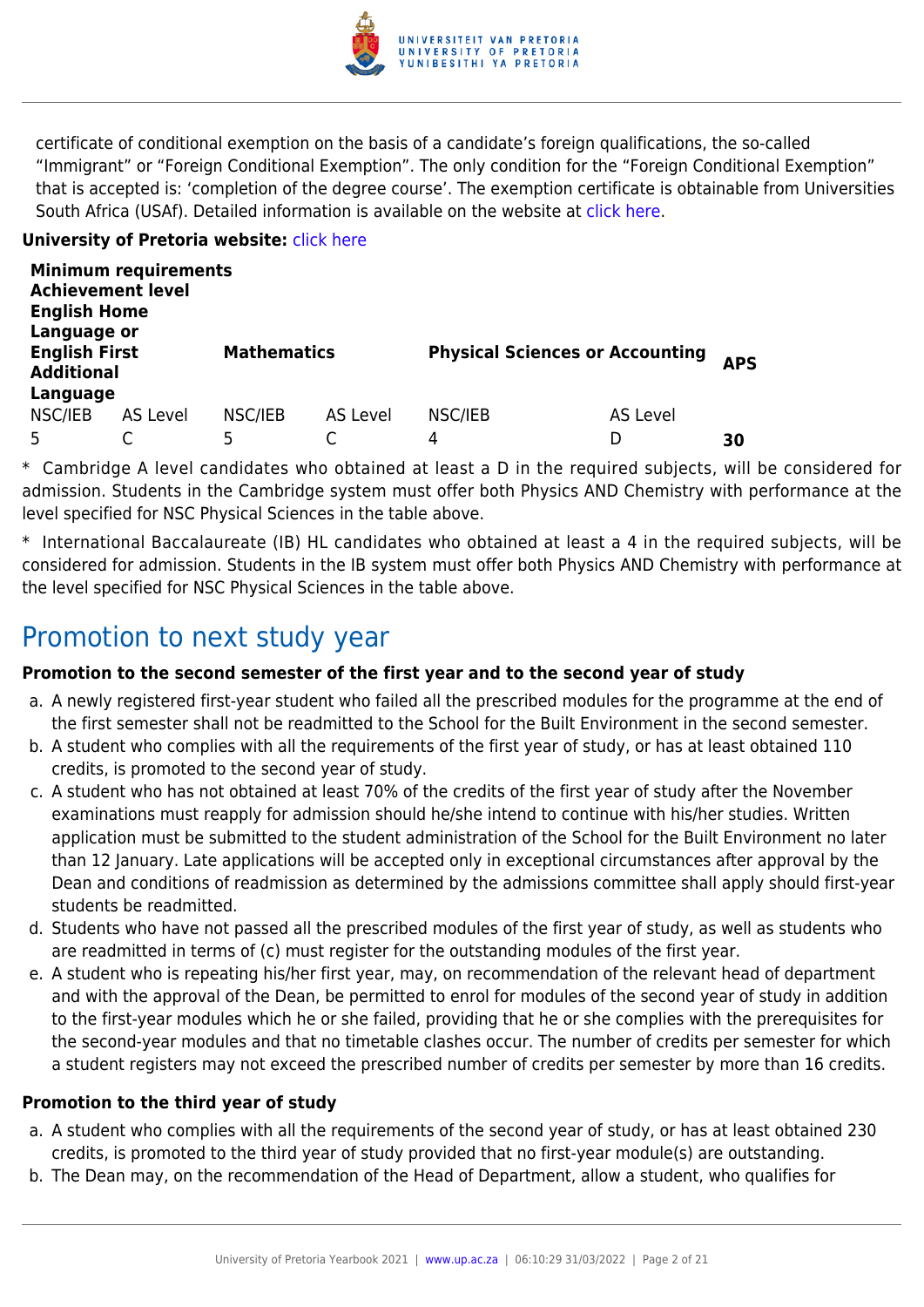

promotion to a subsequent year of study, but who has not passed all the modules of that year, to carry over those modules to the next or a later year.

- c. The number of credits per semester for which a student registers may not exceed the prescribed number of credits per semester by more than 16 credits and the prerequisites must be met.
- d. A student who complies with all the requirements for the degree with the exception of one year module or two semester modules, in which a final mark of at least 40% has been obtained, may be admitted to a special examination in the module(s) concerned, at the start of the ensuing semester.
- e. On the recommendation of the Head of Department, in exceptional circumstances deviation from the abovementioned stipulations, may be approved by the Faculty Executive Committee, provided that no timetable clashes occur.

# Pass with distinction

The degree is conferred with distinction on a student:

- i. if no module of the second and third study year was repeated and a weighted average of at least 75% was obtained in one year in all the modules, of the final study year;
- ii. the degree programme was completed within the prescribed three study years, and the final study year modules were passed on first registration without any supplementary or special examinations.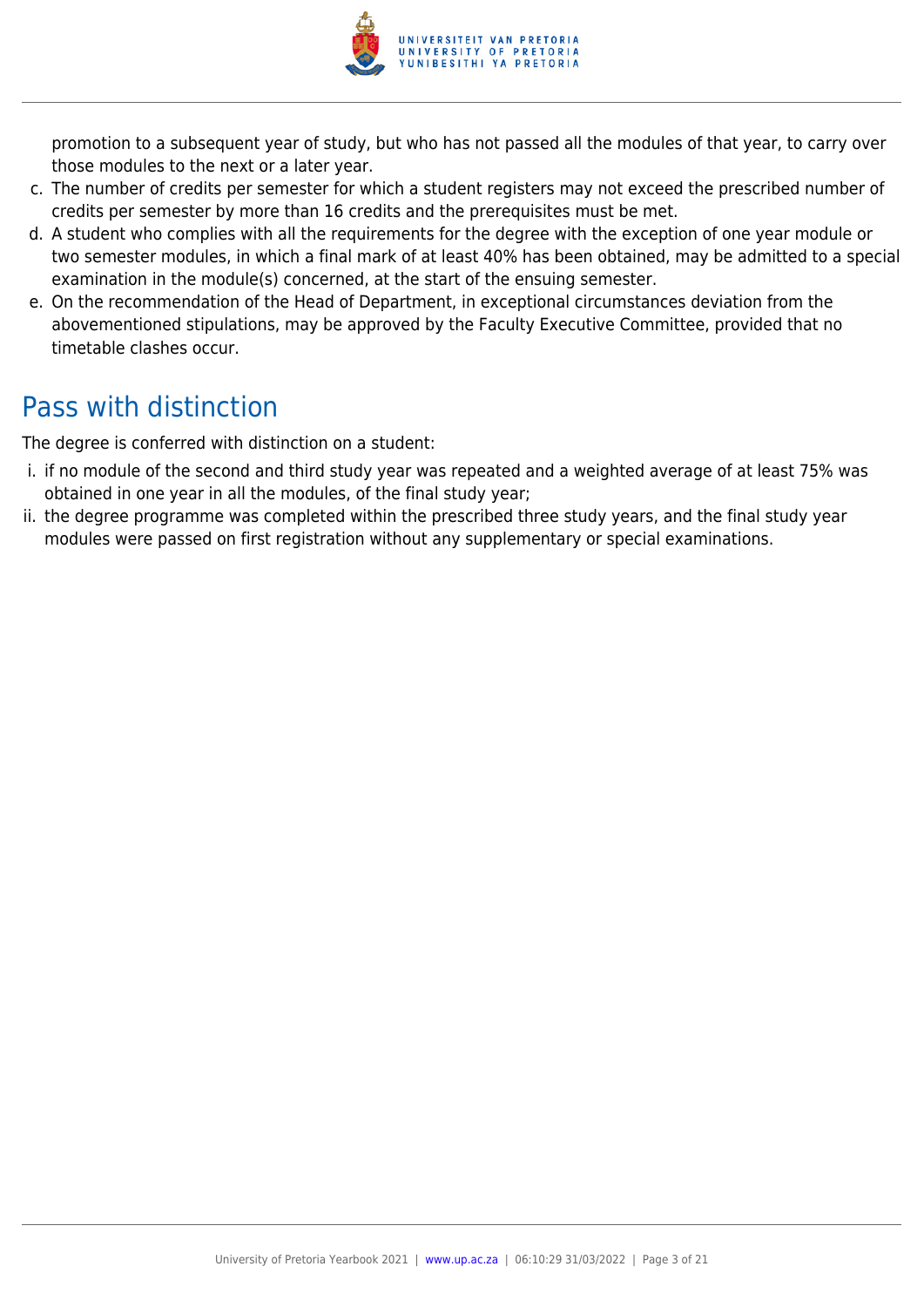

# Curriculum: Year 1

**Minimum credits: 126**

### **Fundamental modules**

#### **Academic information management 111 (AIM 111)**

| <b>Module credits</b>         | 4.00                                                                                                                                                                                                                                                                                                                          |
|-------------------------------|-------------------------------------------------------------------------------------------------------------------------------------------------------------------------------------------------------------------------------------------------------------------------------------------------------------------------------|
| <b>NQF Level</b>              | 05                                                                                                                                                                                                                                                                                                                            |
| Service modules               | Faculty of Engineering, Built Environment and Information Technology<br><b>Faculty of Education</b><br>Faculty of Economic and Management Sciences<br><b>Faculty of Humanities</b><br>Faculty of Law<br><b>Faculty of Health Sciences</b><br>Faculty of Natural and Agricultural Sciences<br>Faculty of Theology and Religion |
| <b>Prerequisites</b>          | No prerequisites.                                                                                                                                                                                                                                                                                                             |
| <b>Contact time</b>           | 2 lectures per week                                                                                                                                                                                                                                                                                                           |
| <b>Language of tuition</b>    | Module is presented in English                                                                                                                                                                                                                                                                                                |
| <b>Department</b>             | <b>Information Science</b>                                                                                                                                                                                                                                                                                                    |
| <b>Period of presentation</b> | Semester 1                                                                                                                                                                                                                                                                                                                    |
|                               |                                                                                                                                                                                                                                                                                                                               |

#### **Module content**

Find, evaluate, process, manage and present information resources for academic purposes using appropriate technology.

#### **Academic information management 121 (AIM 121)**

| <b>Module credits</b>      | 4.00                                                                                                                                                                                                                                                                                                                                                                         |
|----------------------------|------------------------------------------------------------------------------------------------------------------------------------------------------------------------------------------------------------------------------------------------------------------------------------------------------------------------------------------------------------------------------|
| <b>NQF Level</b>           | 05                                                                                                                                                                                                                                                                                                                                                                           |
| Service modules            | Faculty of Engineering, Built Environment and Information Technology<br><b>Faculty of Education</b><br><b>Faculty of Economic and Management Sciences</b><br><b>Faculty of Humanities</b><br>Faculty of Law<br><b>Faculty of Health Sciences</b><br>Faculty of Natural and Agricultural Sciences<br>Faculty of Theology and Religion<br><b>Faculty of Veterinary Science</b> |
| <b>Prerequisites</b>       | No prerequisites.                                                                                                                                                                                                                                                                                                                                                            |
| <b>Contact time</b>        | 2 lectures per week                                                                                                                                                                                                                                                                                                                                                          |
| <b>Language of tuition</b> | Module is presented in English                                                                                                                                                                                                                                                                                                                                               |
| <b>Department</b>          | <b>Informatics</b>                                                                                                                                                                                                                                                                                                                                                           |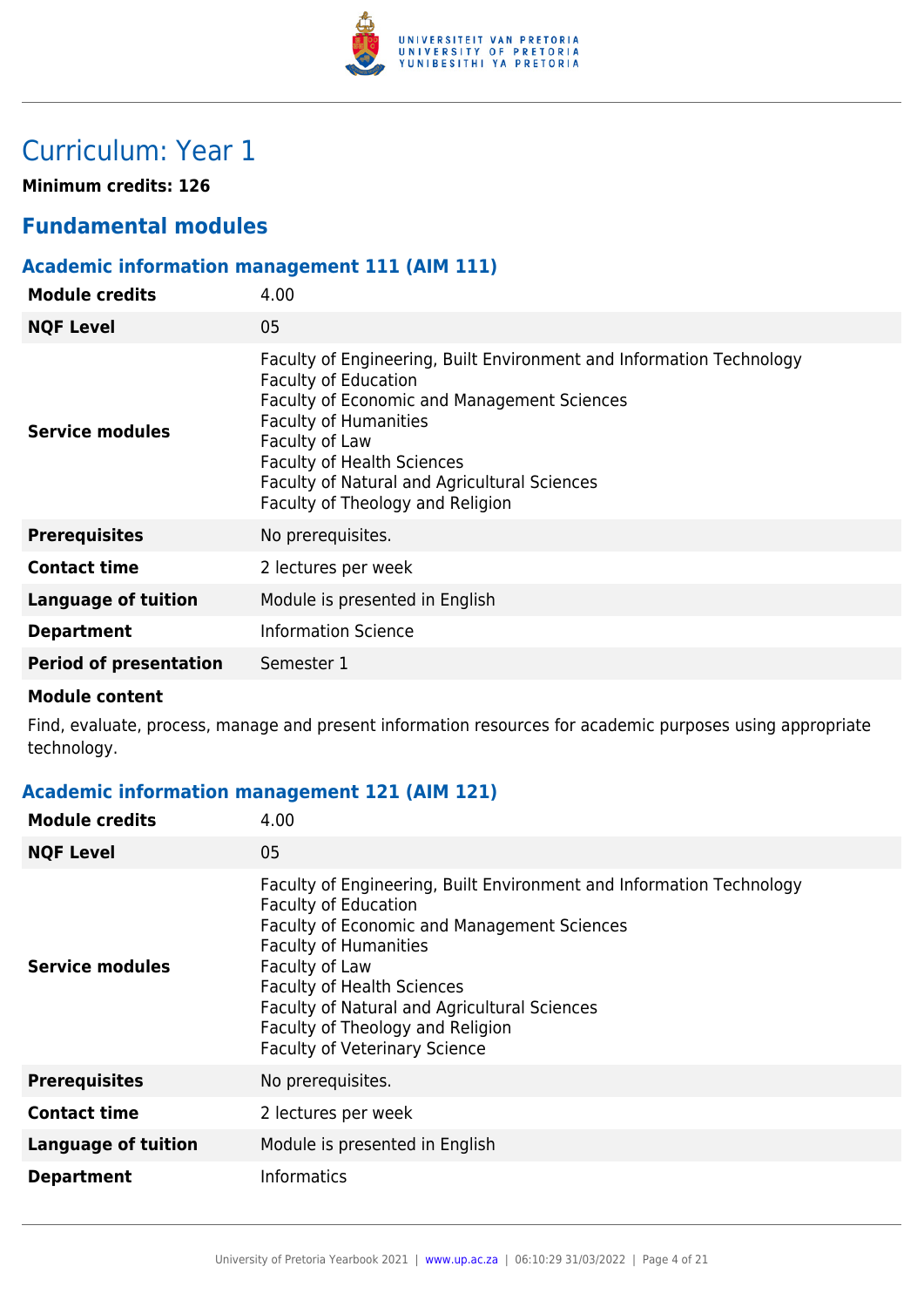

#### **Period of presentation** Semester 2

#### **Module content**

Apply effective search strategies in different technological environments. Demonstrate the ethical and fair use of information resources. Integrate 21st-century communications into the management of academic information.

#### **Academic literacy for Construction Economics 122 (ALL 122)**

| <b>Module credits</b>         | 6.00                                                                 |
|-------------------------------|----------------------------------------------------------------------|
| <b>NQF Level</b>              | 05                                                                   |
| <b>Service modules</b>        | Faculty of Engineering, Built Environment and Information Technology |
| <b>Prerequisites</b>          | No prerequisites.                                                    |
| <b>Contact time</b>           | 1 web-based period per week, 2 lectures per week                     |
| Language of tuition           | Module is presented in English                                       |
| <b>Department</b>             | Unit for Academic Literacy                                           |
| <b>Period of presentation</b> | Semester 1                                                           |
| Madula aantant                |                                                                      |

#### **Module content**

By the end of this module students should be able to cope more confidently and competently with the reading, writing and critical thinking demands that are characteristic of the field of Construction Economics.

#### **Academic orientation 112 (UPO 112)**

| <b>Module credits</b>         | 0.00                           |
|-------------------------------|--------------------------------|
| <b>NQF Level</b>              | 00                             |
| Language of tuition           | Module is presented in English |
| <b>Department</b>             | <b>EBIT Deans Office</b>       |
| <b>Period of presentation</b> | Year                           |

#### **Core modules**

#### **Building organisation 121 (BGG 121)**

| <b>Module credits</b>         | 4.00                           |
|-------------------------------|--------------------------------|
| <b>NQF Level</b>              | 05                             |
| <b>Prerequisites</b>          | No prerequisites.              |
| <b>Contact time</b>           | 1 lecture per week             |
| <b>Language of tuition</b>    | Module is presented in English |
| <b>Department</b>             | <b>Construction Economics</b>  |
| <b>Period of presentation</b> | Semester 1                     |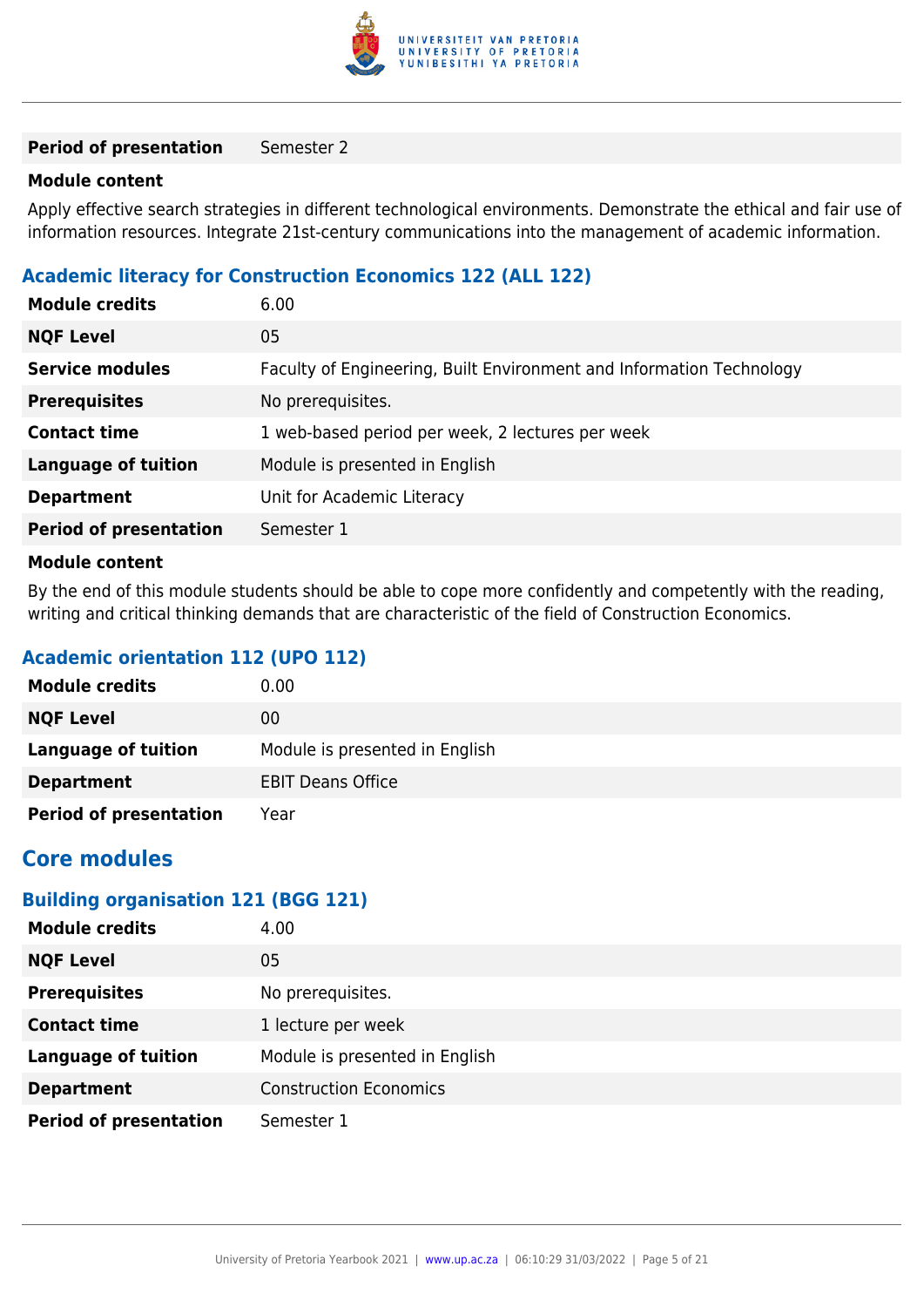

The structure of the building industry and the role of building disciplines and related parties. Content from Humanities and social sciences 120 to introduce students to a variety of texts and encouraged them to understand themselves as products of – and participants in – different traditions, ideas and values.

#### **Building drawings 111 (BOU 111)**

| <b>Module credits</b>         | 4.00                                     |
|-------------------------------|------------------------------------------|
| <b>NQF Level</b>              | 05                                       |
| <b>Prerequisites</b>          | No prerequisites.                        |
| <b>Contact time</b>           | 1 lecture per week, 1 practical per week |
| <b>Language of tuition</b>    | Module is presented in English           |
| <b>Department</b>             | <b>Construction Economics</b>            |
| <b>Period of presentation</b> | Semester 1                               |

#### **Module content**

Students are introduced to design aspects in the built environment by doing basic technical drawings of simple building structures with appropriate detail sketches.

#### **Building science 110 (BWT 110)**

| <b>Module credits</b>         | 8.00                           |
|-------------------------------|--------------------------------|
| <b>NQF Level</b>              | 05                             |
| <b>Prerequisites</b>          | No prerequisites.              |
| <b>Contact time</b>           | 3 lectures per week            |
| <b>Language of tuition</b>    | Module is presented in English |
| <b>Department</b>             | <b>Construction Economics</b>  |
| <b>Period of presentation</b> | Semester 1                     |

#### **Module content**

Principles, methods and materials used in best practice in the construction of single-storey buildings up to wall plate height.

#### **Building science 120 (BWT 120)**

| <b>Module credits</b>      | 8.00                           |
|----------------------------|--------------------------------|
| <b>NQF Level</b>           | 05                             |
| <b>Prerequisites</b>       | <b>BWT 110</b>                 |
| <b>Contact time</b>        | 3 lectures per week            |
| <b>Language of tuition</b> | Module is presented in English |
| <b>Department</b>          | <b>Construction Economics</b>  |
|                            |                                |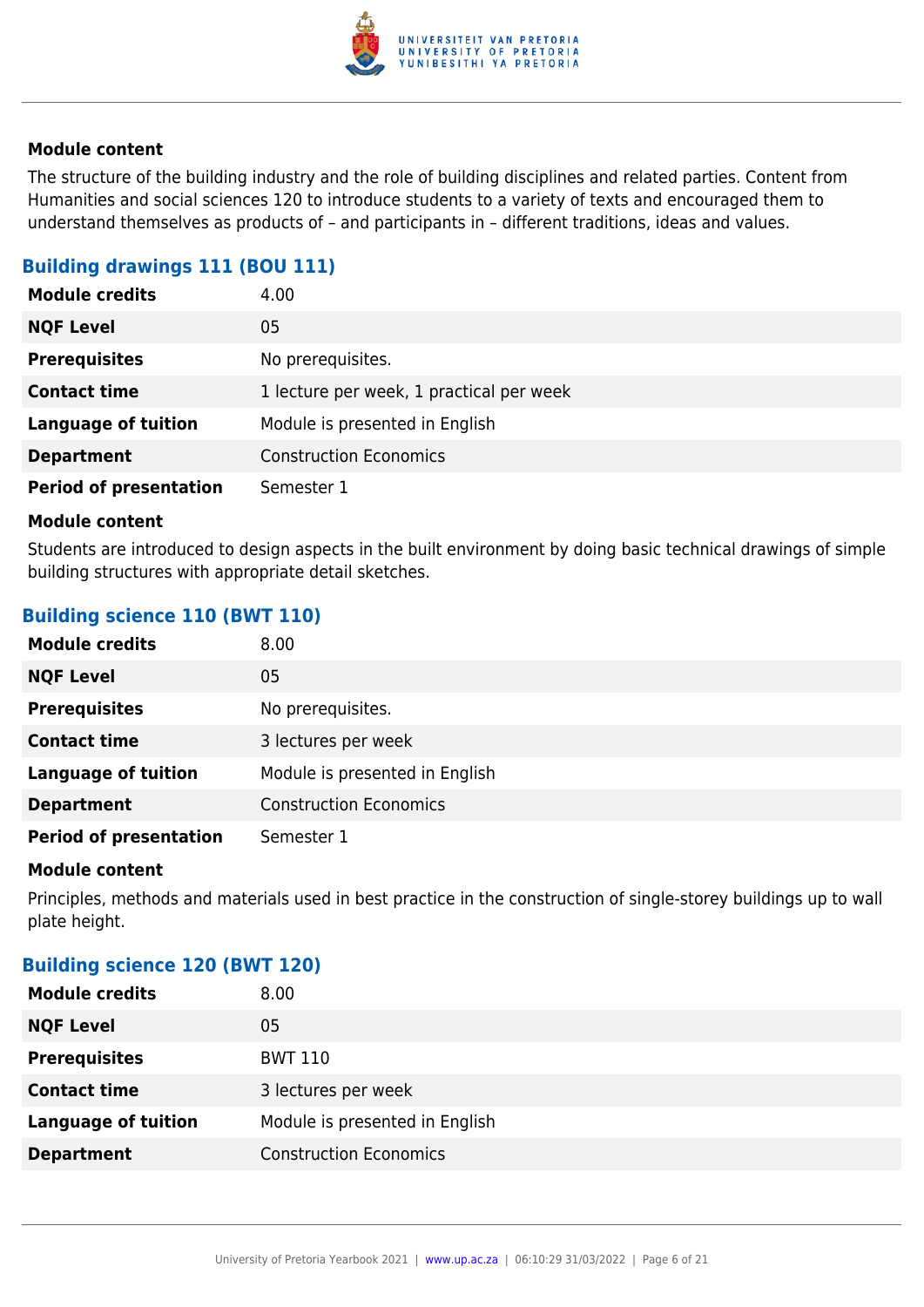

#### **Period of presentation** Semester 2

#### **Module content**

Principles, methods and materials used in best practice in the construction of single-storey buildings from wall plate height to completion including finishes and external work. Introduction to alternative practices and materials for sustainability.

#### **Economics 110 (EKN 110)**

| <b>Module credits</b>         | 10.00                                                                                                                                                                               |
|-------------------------------|-------------------------------------------------------------------------------------------------------------------------------------------------------------------------------------|
| <b>NQF Level</b>              | 05                                                                                                                                                                                  |
| Service modules               | Faculty of Engineering, Built Environment and Information Technology<br><b>Faculty of Education</b><br><b>Faculty of Humanities</b><br>Faculty of Natural and Agricultural Sciences |
| <b>Prerequisites</b>          | No prerequisites.                                                                                                                                                                   |
| <b>Contact time</b>           | 1 discussion class per week, 2 lectures per week                                                                                                                                    |
| <b>Language of tuition</b>    | Module is presented in English                                                                                                                                                      |
| <b>Department</b>             | Economics                                                                                                                                                                           |
| <b>Period of presentation</b> | Semester 1                                                                                                                                                                          |

#### **Module content**

This module deals with the core principles of economics. A distinction between macroeconomics and microeconomics is made. A discussion of the market system and circular flow of goods, services and money is followed by a section dealing with microeconomic principles, including demand and supply analysis, consumer behaviour and utility maximisation, production and the costs thereof, and the different market models and firm behaviour. Labour market institutions and issues, wage determination, as well as income inequality and poverty are also addressed. A section of money, banking, interest rates and monetary policy concludes the course.

#### **Economics 120 (EKN 120)**

| <b>Module credits</b>         | 10.00                                                                                                                                                                               |
|-------------------------------|-------------------------------------------------------------------------------------------------------------------------------------------------------------------------------------|
| <b>NQF Level</b>              | 05                                                                                                                                                                                  |
| <b>Service modules</b>        | Faculty of Engineering, Built Environment and Information Technology<br><b>Faculty of Education</b><br><b>Faculty of Humanities</b><br>Faculty of Natural and Agricultural Sciences |
| <b>Prerequisites</b>          | EKN 110 GS or EKN 113 GS and at least 4 (50-59%) in Mathematics in the Grade<br>12 examination or 60% in STK 113 and concurrently registered for STK 123                            |
| <b>Contact time</b>           | 1 discussion class per week, 2 lectures per week                                                                                                                                    |
| Language of tuition           | Module is presented in English                                                                                                                                                      |
| <b>Department</b>             | Economics                                                                                                                                                                           |
| <b>Period of presentation</b> | Semester 2                                                                                                                                                                          |
|                               |                                                                                                                                                                                     |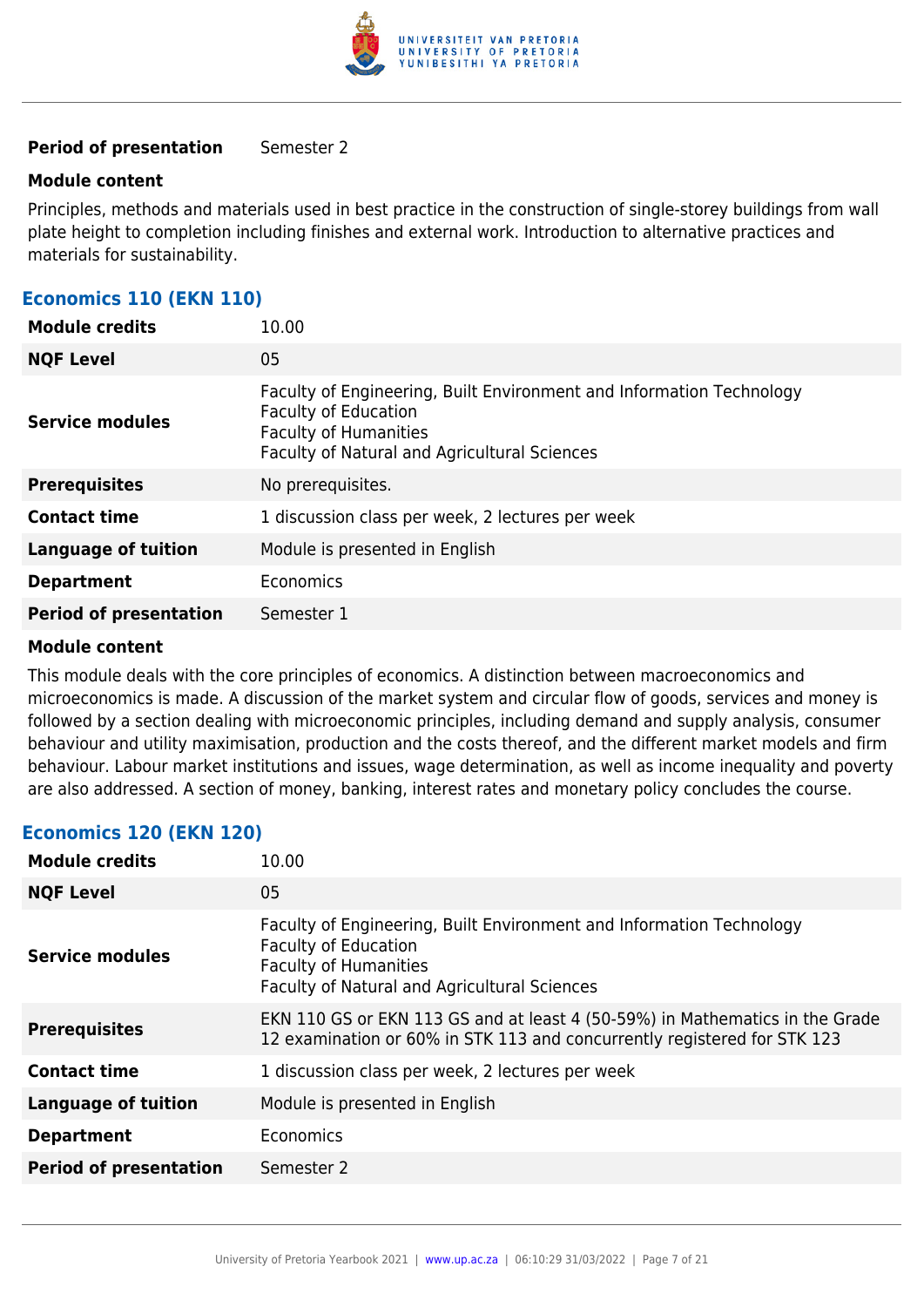

This module deals with the core principles of economics, especially macroeconomic measurement the private and public sectors of the South African economy receive attention, while basic macroeconomic relationships and the measurement of domestic output and national income are discussed. Aggregate demand and supply analysis stands core to this course which is also used to introduce students to the analysis of economic growth, unemployment and inflation. The microeconomics of government is addressed in a separate section, followed by a section on international economics, focusing on international trade, exchange rates and the balance of payments. The economics of developing countries and South Africa in the global economy conclude the course.

#### **Real estate 110 (EWS 110)**

| <b>Module credits</b>         | 8.00                           |
|-------------------------------|--------------------------------|
| <b>NQF Level</b>              | 07                             |
| <b>Prerequisites</b>          | No prerequisites.              |
| <b>Contact time</b>           | 2 lectures per week            |
| <b>Language of tuition</b>    | Module is presented in English |
| <b>Department</b>             | <b>Construction Economics</b>  |
| <b>Period of presentation</b> | Semester 1                     |

#### **Module content**

An introduction to real estate which aims to develop an understanding of real property: characteristics and functions of the real property market; pricing of land and resources. Welfare and economic efficiency and includes economic efficiency through the price system. Urban land use: land use and land values; pattern of urban land use; growth of urban land areas; quality of urban environment; housing, regional policy. The government and land resources: impact of government economic policy on land resources; theory of urban public finance; taxation and land resources; recent developments.

#### **Real estate 120 (EWS 120)**

| <b>Module credits</b>         | 8.00                           |
|-------------------------------|--------------------------------|
| <b>NQF Level</b>              | 05                             |
| <b>Prerequisites</b>          | <b>EWS 110</b>                 |
| <b>Contact time</b>           | 2 lectures per week            |
| <b>Language of tuition</b>    | Module is presented in English |
| <b>Department</b>             | <b>Construction Economics</b>  |
| <b>Period of presentation</b> | Semester 2                     |

#### **Module content**

An introduction to property development which aims to develop an understanding of property development including: a study of the principles of property development including the relevant statutes and ordinances; urban development; control of land in South Africa; town planning; overview of property development. Development: timing and rate of development, redevelopment, public sector development, economics and planning controls, the construction industry.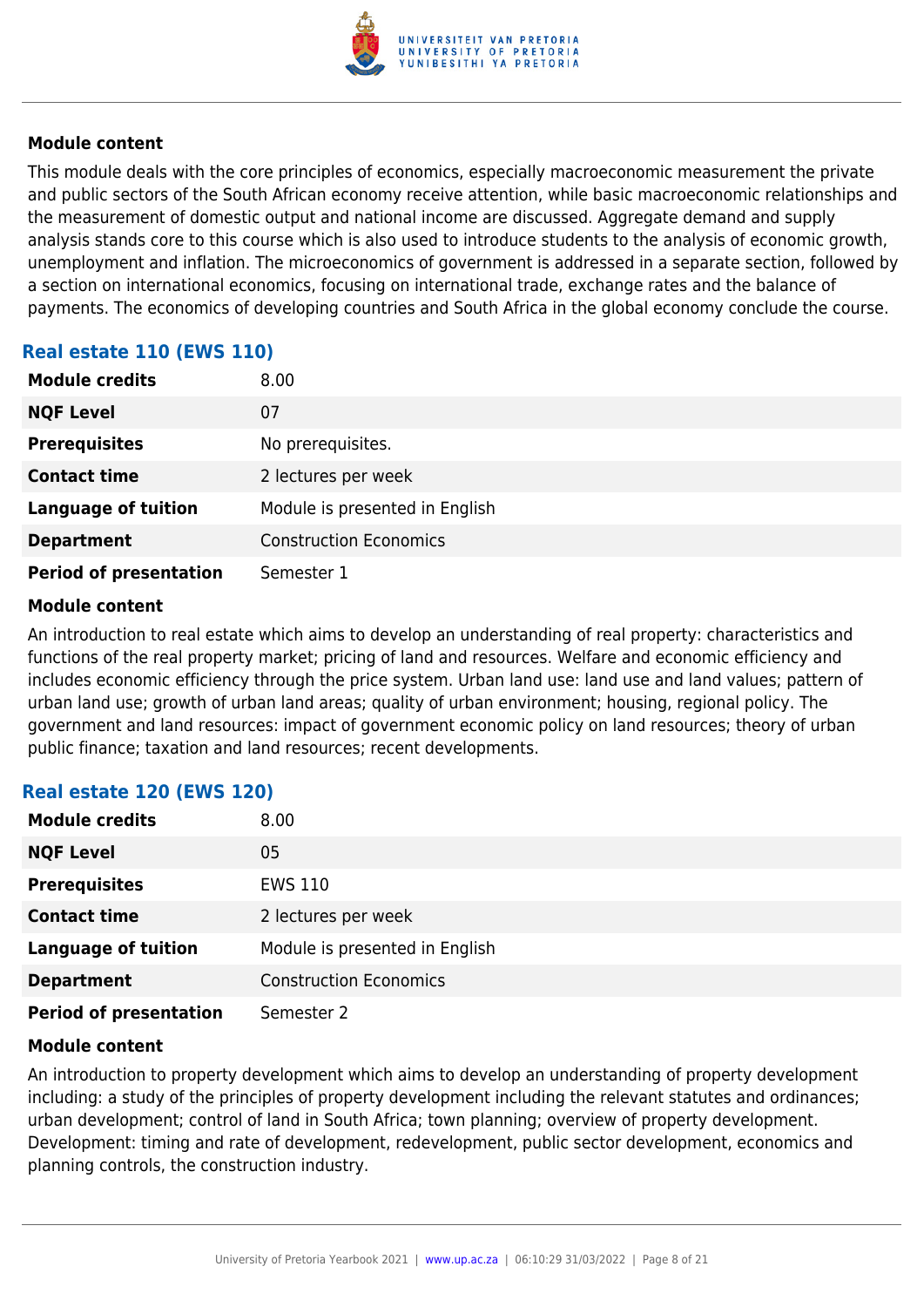

#### **Building services 112 (GBD 112)**

| <b>Module credits</b>         | 6.00                           |
|-------------------------------|--------------------------------|
| <b>NQF Level</b>              | 05                             |
| <b>Prerequisites</b>          | No prerequisites.              |
| <b>Contact time</b>           | 2 lectures per week            |
| <b>Language of tuition</b>    | Module is presented in English |
| <b>Department</b>             | <b>Construction Economics</b>  |
| <b>Period of presentation</b> | Semester 1                     |

#### **Module content**

Sanitary services; soil and waste drainage for simple, multi-storey and multi-purpose buildings; local sewage bylaws; construction of all types of sewage and sanitary fittings.

#### **Building services 122 (GBD 122)**

| <b>Module credits</b>         | 6.00                           |
|-------------------------------|--------------------------------|
| <b>NQF Level</b>              | 05                             |
| <b>Prerequisites</b>          | No prerequisites.              |
| <b>Contact time</b>           | 2 lectures per week            |
| <b>Language of tuition</b>    | Module is presented in English |
| <b>Department</b>             | <b>Construction Economics</b>  |
| <b>Period of presentation</b> | Semester 2                     |

#### **Module content**

Sanitary services; hot and cold-water supply to simple and multi-storey buildings; local by-laws; water reticulation to town development; different hot-water systems; water purification systems; water and energy saving.

#### **Quantities 101 (HVH 101)**

| <b>Module credits</b>         | 24.00                                     |
|-------------------------------|-------------------------------------------|
| <b>NQF Level</b>              | 05                                        |
| <b>Prerequisites</b>          | No prerequisites.                         |
| <b>Contact time</b>           | 1 practical per week, 3 lectures per week |
| <b>Language of tuition</b>    | Module is presented in English            |
| <b>Department</b>             | <b>Construction Economics</b>             |
| <b>Period of presentation</b> | Year                                      |

#### **Module content**

Introduction to quantity surveying, mensuration; interpretation of drawings, methodology of measuring, working up processes, general instructions, measuring of simple building elements.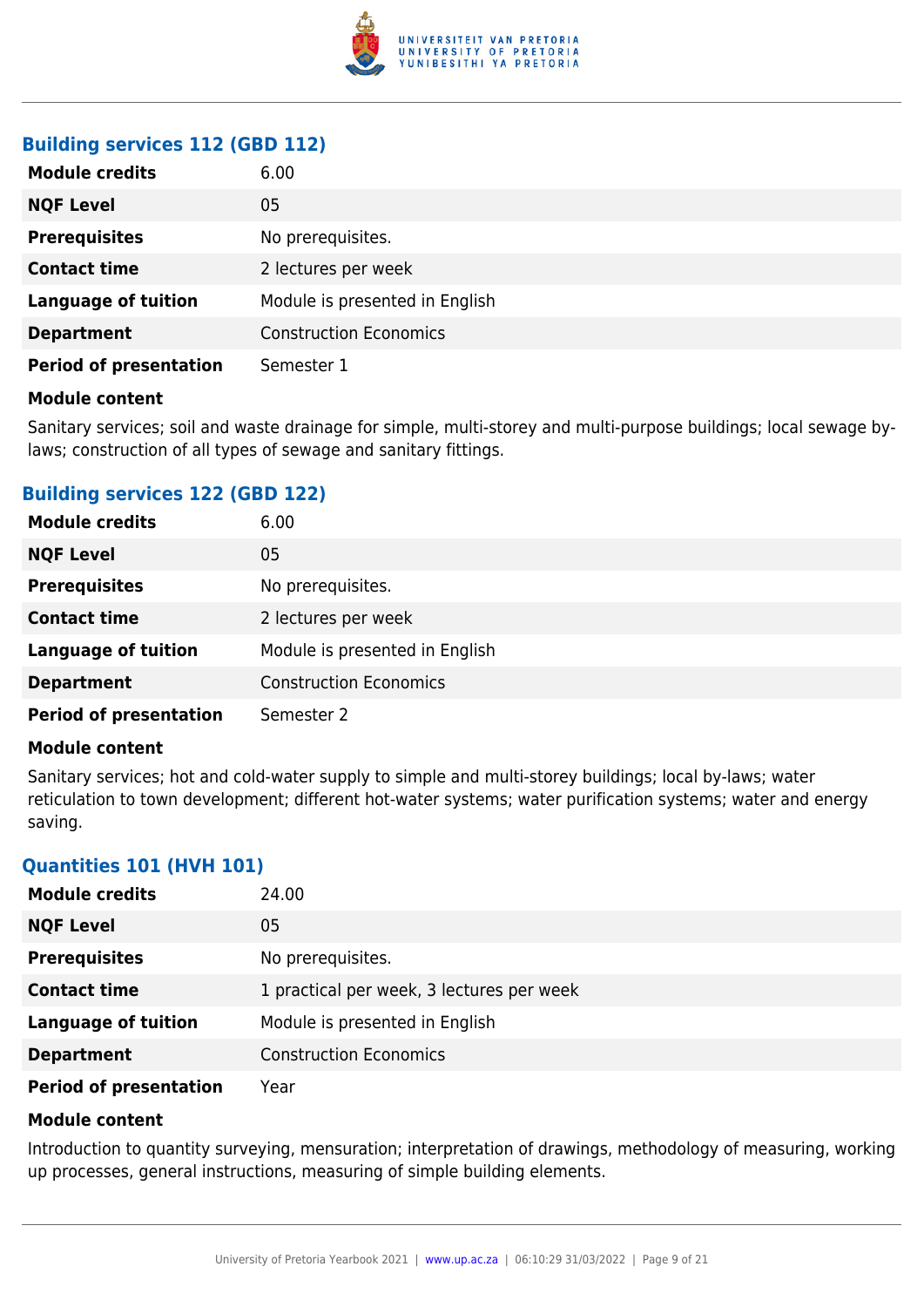

#### **Mathematics 134 (WTW 134)**

| <b>Module credits</b>         | 16.00                                                                                                                                       |
|-------------------------------|---------------------------------------------------------------------------------------------------------------------------------------------|
| <b>NQF Level</b>              | 05                                                                                                                                          |
| <b>Service modules</b>        | Faculty of Engineering, Built Environment and Information Technology<br><b>Faculty of Education</b><br><b>Faculty of Veterinary Science</b> |
| <b>Prerequisites</b>          | 50% for Mathematics in Grade 12                                                                                                             |
| <b>Contact time</b>           | 1 tutorial per week, 4 lectures per week                                                                                                    |
| <b>Language of tuition</b>    | Module is presented in English                                                                                                              |
| <b>Department</b>             | <b>Mathematics and Applied Mathematics</b>                                                                                                  |
| <b>Period of presentation</b> | Semester 1                                                                                                                                  |

#### **Module content**

\*Students will not be credited for more than one of the following modules for their degree: WTW 134, WTW 165, WTW 114, WTW 158. WTW 134 does not lead to admission to Mathematics at 200 level and is intended for students who require Mathematics at 100 level only. WTW 134 is offered as WTW 165 in the second semester only to students who have applied in the first semester of the current year for the approximately 65 MBChB, or the 5-6 BChD places becoming available in the second semester and who were therefore enrolled for MGW 112 in the first semester of the current year.

Functions, derivatives, interpretation of the derivative, rules of differentiation, applications of differentiation, integration, interpretation of the definite integral, applications of integration. Matrices, solutions of systems of equations. All topics are studied in the context of applications.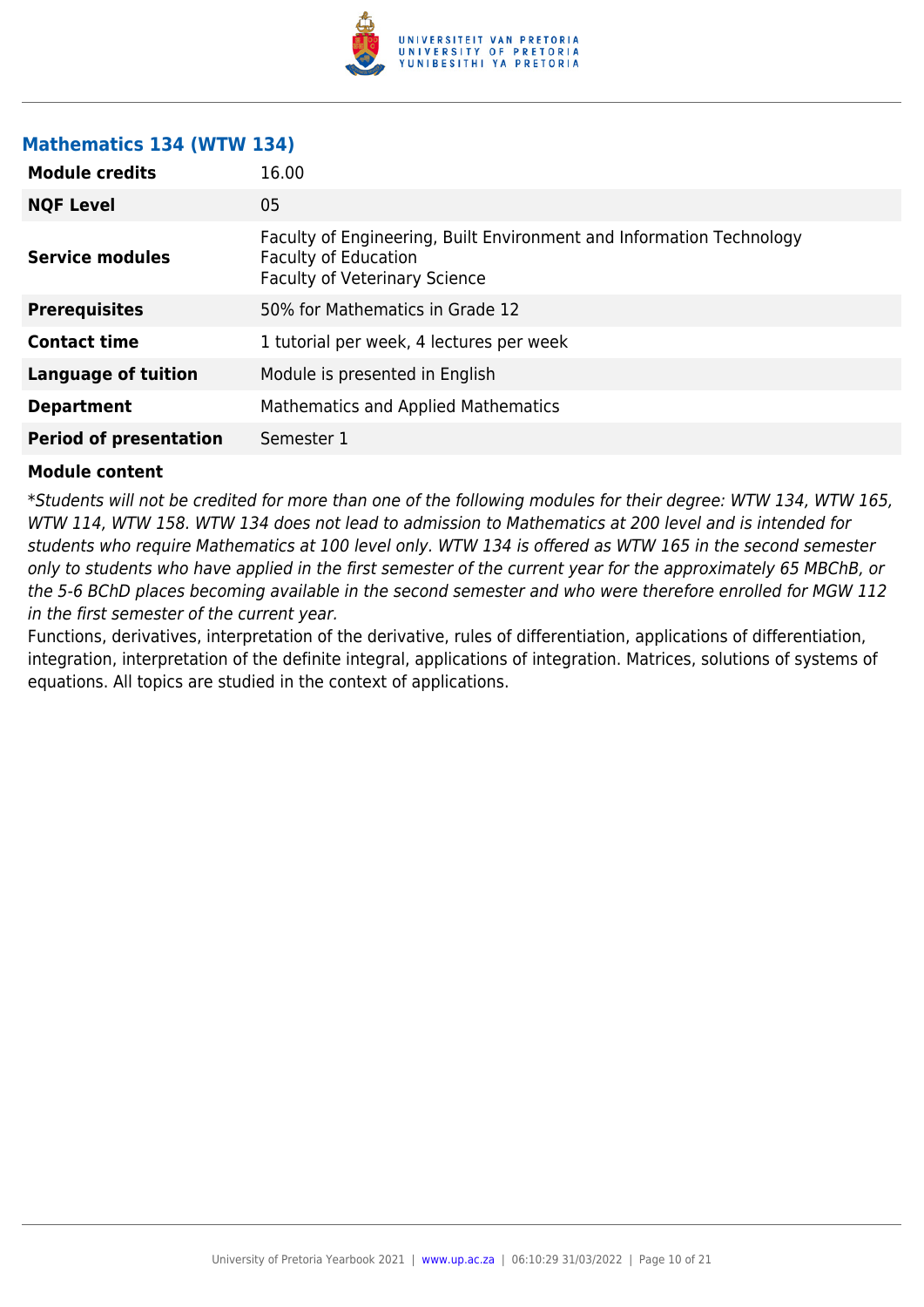

### Curriculum: Year 2

**Minimum credits: 121**

### **Core modules**

#### **Building science 210 (BWT 210)**

| <b>Module credits</b>         | 12.00                          |
|-------------------------------|--------------------------------|
| <b>NQF Level</b>              | 06                             |
| <b>Prerequisites</b>          | <b>BWT 110 and BWT 120</b>     |
| <b>Contact time</b>           | 3 lectures per week            |
| <b>Language of tuition</b>    | Module is presented in English |
| <b>Department</b>             | <b>Construction Economics</b>  |
| <b>Period of presentation</b> | Semester 1                     |

#### **Module content**

Advanced application of construction technology for the erection of multi-storey, steel reinforced concrete structures as well as steel portal frame construction. Bulk excavations for the creation of deep basements including lateral support through piling systems and other retaining wall structures to prevent embankment failure. Introduction to construction management principles and the effect thereof on the construction process in terms of time, cost and quality. Management of temporary site works, applying formwork design principles, building equipment and earth moving machinery required in advanced construction technology.

#### **Building science 220 (BWT 220)**

| <b>Module credits</b>         | 8.00                           |
|-------------------------------|--------------------------------|
| <b>NQF Level</b>              | 06                             |
| <b>Prerequisites</b>          | No prerequisites.              |
| <b>Contact time</b>           | 3 lectures per week            |
| <b>Language of tuition</b>    | Module is presented in English |
| <b>Department</b>             | <b>Construction Economics</b>  |
| <b>Period of presentation</b> | Semester 2                     |

#### **Module content**

Material study of metals and materials. Study and development of sensitivity for and the philosophy of industrial safety, accident prevention and total loss control safety risk management in the construction industry.

#### **Property law 222 (EOW 222)**

| <b>Module credits</b> | 8.00              |
|-----------------------|-------------------|
| <b>NQF Level</b>      | 06                |
| <b>Prerequisites</b>  | No prerequisites. |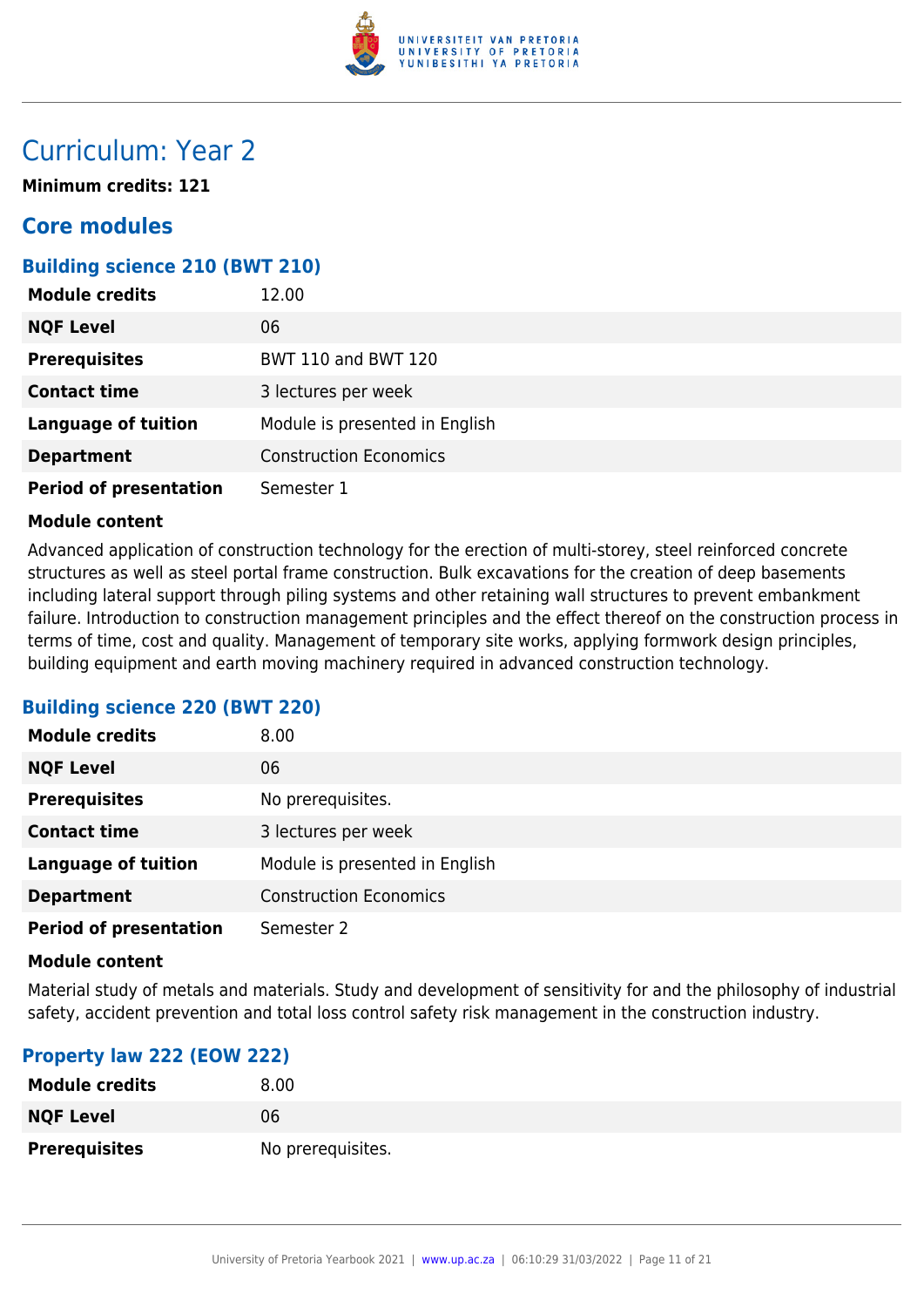

| <b>Contact time</b>           | 1 discussion class per week, 2 lectures per week |
|-------------------------------|--------------------------------------------------|
| Language of tuition           | Module is presented in English                   |
| <b>Department</b>             | <b>Construction Economics</b>                    |
| <b>Period of presentation</b> | Semester 2                                       |

The development of an understanding of the South African Law of Property and statutes relating to immovable and real rights; the acquisition of rights over land in South Africa; forms of land tenure; possession and occupation of immovable property, survey of land, registration of rights over immovable property, servitudes, real and personal securities, subdivision of land zoning regulations.

#### **Real estate 210 (EWS 210)**

| <b>Module credits</b>         | 12.00                          |
|-------------------------------|--------------------------------|
| <b>NQF Level</b>              | 06                             |
| <b>Prerequisites</b>          | EWS 110 and 120                |
| <b>Contact time</b>           | 3 lectures per week            |
| <b>Language of tuition</b>    | Module is presented in English |
| <b>Department</b>             | <b>Construction Economics</b>  |
| <b>Period of presentation</b> | Semester 1                     |

#### **Module content**

An introduction to property management which aims to develop an understanding of the role of the property manager, functions of property management, the management contract, the owner/manager relationship. Maintenance of the long-term property acquisition/lease programme; purchase of land and buildings; leasing and insurance; law of leases, leasing non-owned premises; marketing and leasing of owned premises; lease management; management of residential, group housing, sectional title, office, shopping centre and industrial developments. Marketing of management services. The property cycle. Operational property/asset management . Financial control and budgets. Tenant relations. Risk management.

#### **Real estate 220 (EWS 220)**

| <b>Module credits</b>         | 12.00                          |
|-------------------------------|--------------------------------|
| <b>NQF Level</b>              | 06                             |
| <b>Prerequisites</b>          | EWS210, EKN110, EKN120         |
| <b>Contact time</b>           | 3 lectures per week            |
| <b>Language of tuition</b>    | Module is presented in English |
| <b>Department</b>             | <b>Construction Economics</b>  |
| <b>Period of presentation</b> | Semester 2                     |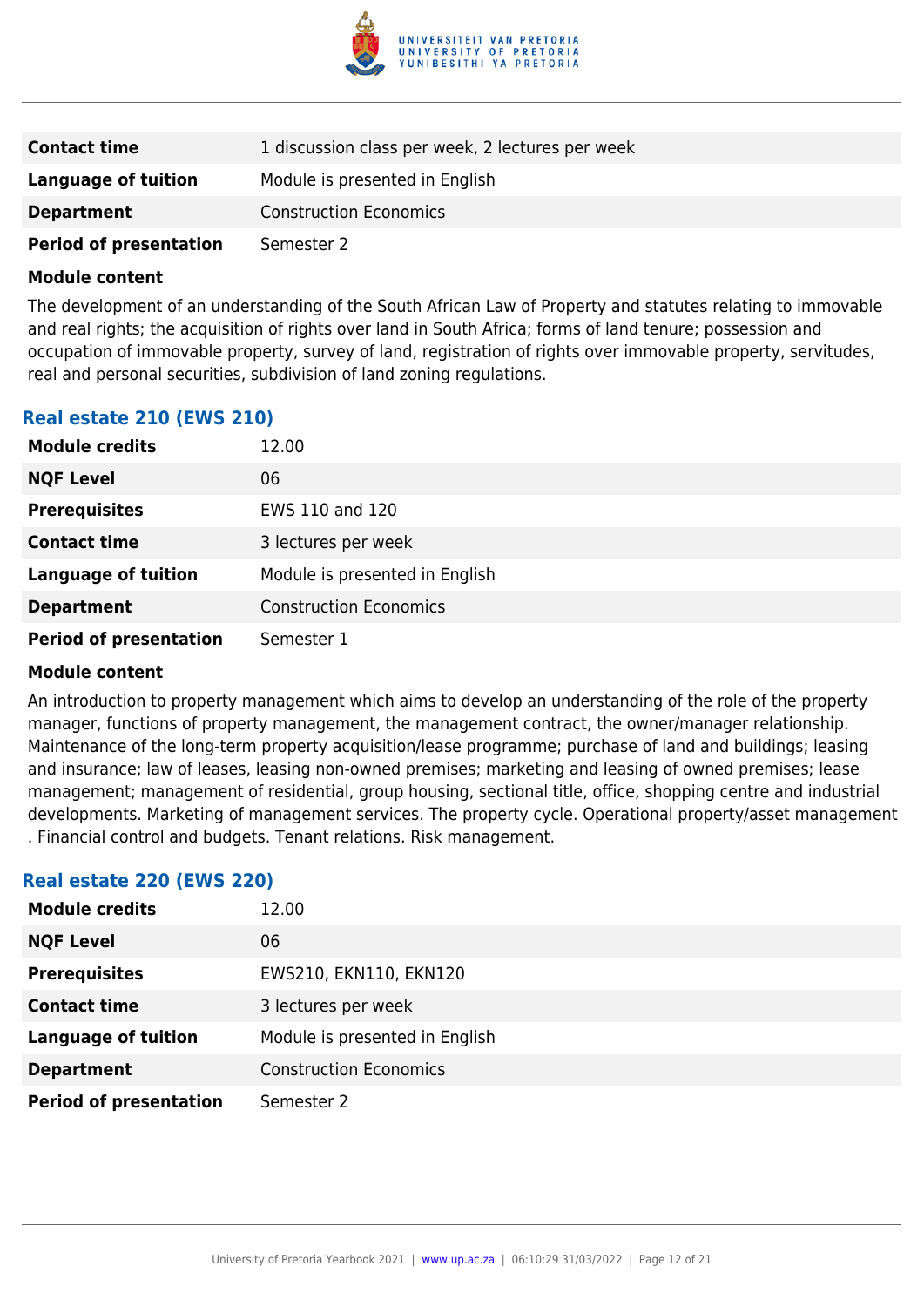

Overview of economic principles as it applies specifically to the property market sector. The role of government and other stakeholders. Introductory marketing concepts and the role of utility, productivity and value with regard to property price setting and the supply/demand balance. The nature of property as an economic product and the economic constraints of the property market. South African demographics and the impact on property development. The role of urbanisation as the main driver for market and location studies pertaining to urban development. The influence of the economy on property development and the challenge of residential markets to improve living standards. Retail trends influencing shopping behavior and shopping centre development. The economic drivers that influence manufacturing and industrial markets. The economics of real estate and business services as it applies to office markets.

#### **Financial management 110 (FBS 110)**

| <b>Module credits</b>         | 10.00                                                                                                                |
|-------------------------------|----------------------------------------------------------------------------------------------------------------------|
| <b>NQF Level</b>              | 05                                                                                                                   |
| Service modules               | Faculty of Engineering, Built Environment and Information Technology<br>Faculty of Natural and Agricultural Sciences |
| <b>Prerequisites</b>          | No prerequisites.                                                                                                    |
| <b>Contact time</b>           | 3 lectures per week                                                                                                  |
| <b>Language of tuition</b>    | Module is presented in English                                                                                       |
| <b>Department</b>             | <b>Financial Management</b>                                                                                          |
| <b>Period of presentation</b> | Semester 1                                                                                                           |

#### **Module content**

\*Only for BSc (Mathematical Statistics. Construction Management, Real Estate and Quantity Surveying) and BEng (Industrial Engineering) students.

Purpose and functioning of financial management. Basic financial management concepts. Accounting concepts and the use of the basic accounting equation to describe the financial position of a business. Recording of financial transactions. Relationship between cash and accounting profit. Internal control and the management of cash. Debtors and short-term investments. Stock valuation models. Depreciation. Financial statements of a business. Distinguishing characteristics of the different forms of businesses. Overview of financial markets and the role of financial institutions. Risk and return characteristics of various financial instruments. Issuing ordinary shares and debt instruments.

#### **Building services 211 (GBD 211)**

| <b>Module credits</b>      | 6.00                           |
|----------------------------|--------------------------------|
| <b>NQF Level</b>           | 06                             |
| <b>Prerequisites</b>       | No prerequisites.              |
| <b>Contact time</b>        | 2 lectures per week            |
| <b>Language of tuition</b> | Module is presented in English |
| <b>Department</b>          | <b>Construction Economics</b>  |
|                            |                                |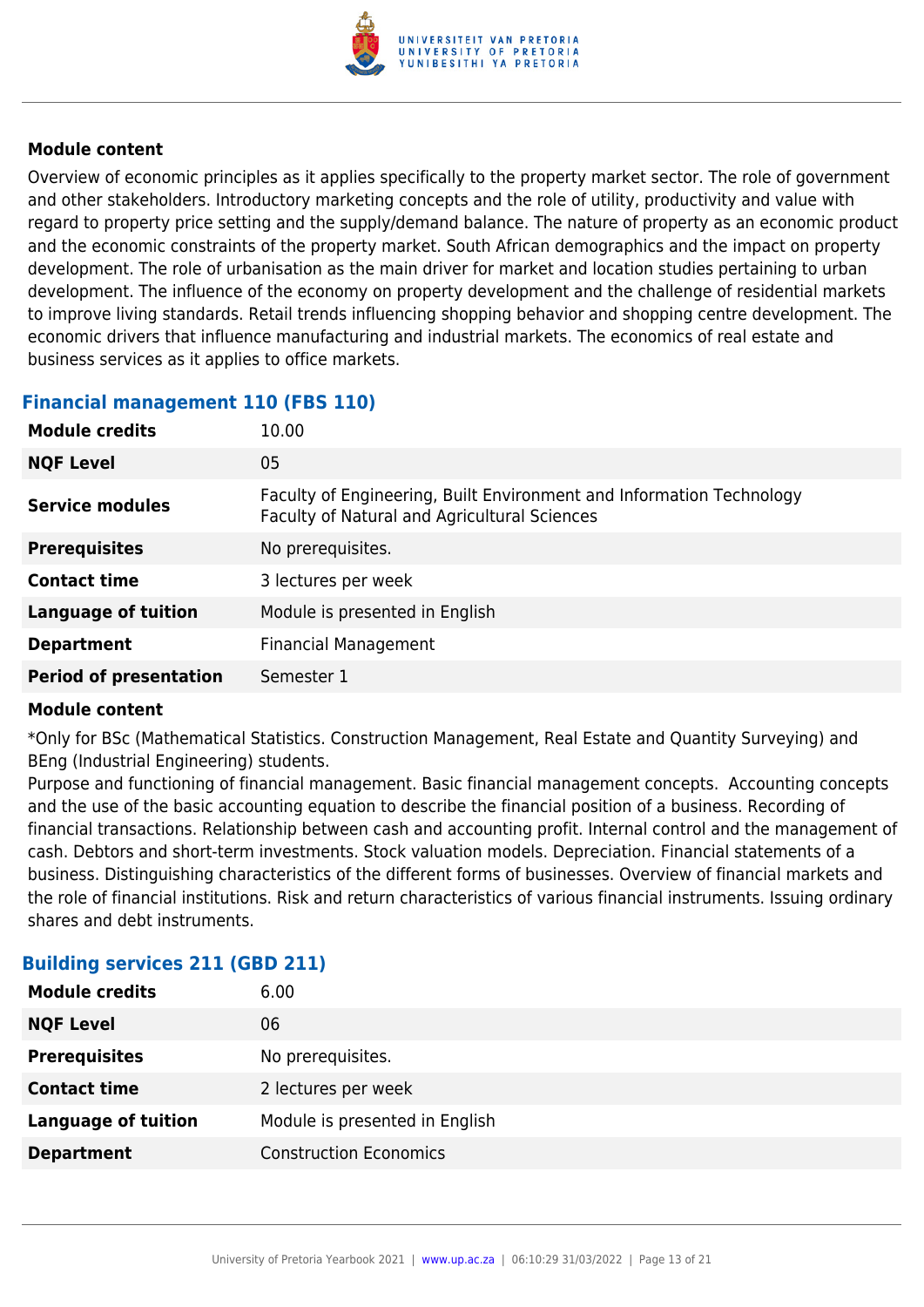

#### **Period of presentation** Semester 1

#### **Module content**

Introduction to the principles of indoor comfort. Heating, ventilation and air-conditioning systems. Installation and operation of lifts and other mechanical services. Fire detection and protection.

#### **Building services 221 (GBD 221)**

| <b>Module credits</b>         | 6.00                           |
|-------------------------------|--------------------------------|
| <b>NQF Level</b>              | 06                             |
| <b>Prerequisites</b>          | No prerequisites.              |
| <b>Contact time</b>           | 2 lectures per week            |
| <b>Language of tuition</b>    | Module is presented in English |
| <b>Department</b>             | <b>Construction Economics</b>  |
| <b>Period of presentation</b> | Semester 2                     |

#### **Module content**

Theory of electricity; regulations of electricity-supply authorities; electrical installations; distribution of electricity.

#### **Community-based project 201 (JCP 201)**

| <b>Module credits</b>         | 8.00                             |
|-------------------------------|----------------------------------|
| <b>NQF Level</b>              | 06                               |
| <b>Prerequisites</b>          | No prerequisites.                |
| <b>Contact time</b>           | 1 other contact session per week |
| <b>Language of tuition</b>    | Module is presented in English   |
| <b>Department</b>             | <b>Informatics</b>               |
| <b>Period of presentation</b> | Year                             |

#### **Module content**

This module is integrated into all undergraduate academic programmes offered by the Faculty of Engineering, Built Environment and Information Technology. Main objectives: execution of a community project aimed at achieving a beneficial impact on a section of a socio-economically underprivileged community located in socioeconomically deprived areas our society; awareness of personal, social and cultural values and an understanding of social issues; and development of life skills.

#### **Civil engineering services 220 (SKE 220)**

| <b>Module credits</b> | 8.00                |
|-----------------------|---------------------|
| <b>NQF Level</b>      | 06                  |
| <b>Prerequisites</b>  | No prerequisites.   |
| <b>Contact time</b>   | 3 lectures per week |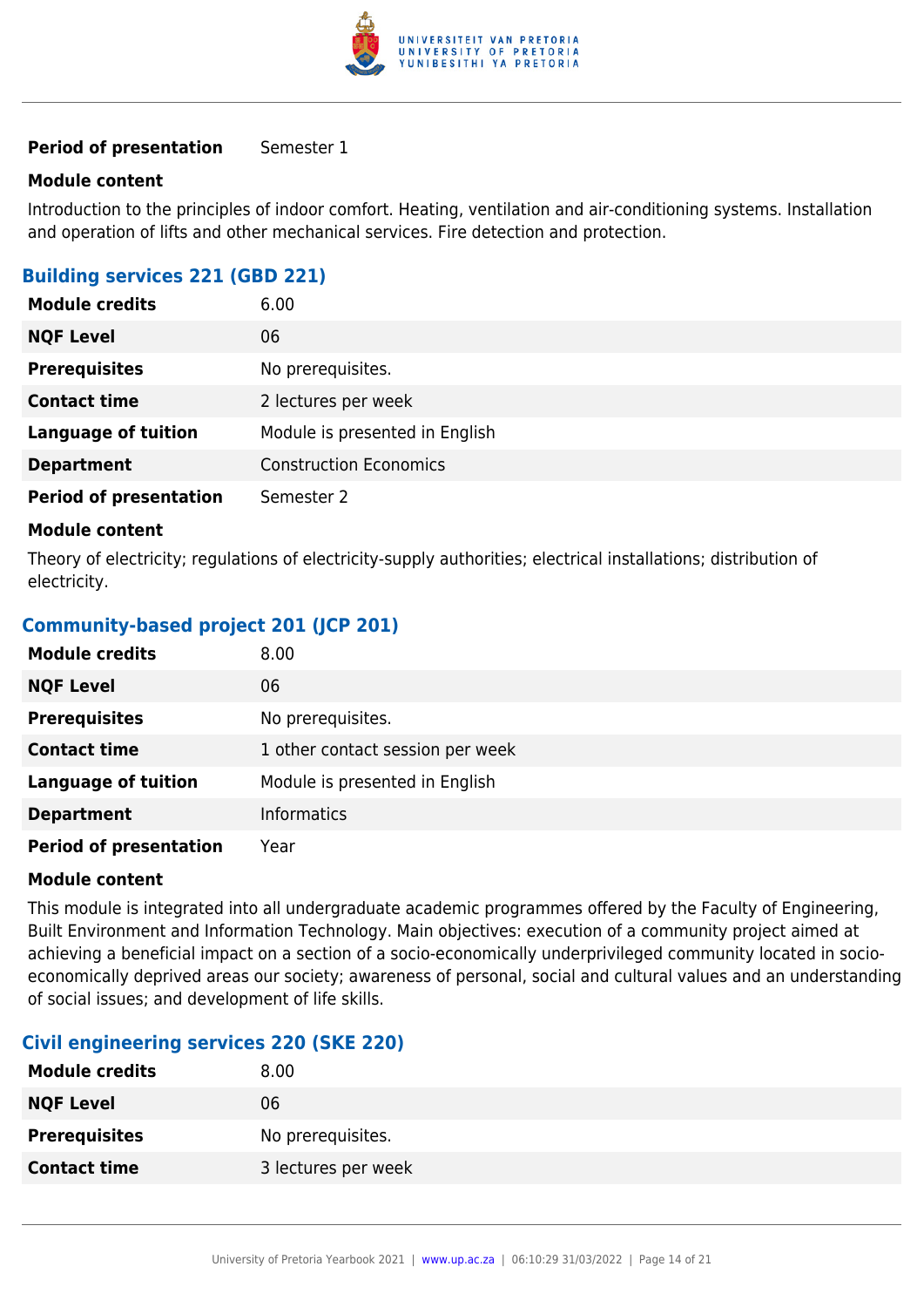

| <b>Language of tuition</b>    | Module is presented in English |
|-------------------------------|--------------------------------|
| <b>Department</b>             | Civil Engineering              |
| <b>Period of presentation</b> | Semester 2                     |

Water reticulation; sewerage reticulation; stormwater reticulation; roads.

#### **Statistics 110 (STK 110)**

| <b>Module credits</b>         | 13.00                                                                                                                                                                                      |
|-------------------------------|--------------------------------------------------------------------------------------------------------------------------------------------------------------------------------------------|
| <b>NQF Level</b>              | 05                                                                                                                                                                                         |
| <b>Service modules</b>        | Faculty of Engineering, Built Environment and Information Technology<br><b>Faculty of Education</b><br><b>Faculty of Humanities</b><br><b>Faculty of Natural and Agricultural Sciences</b> |
| <b>Prerequisites</b>          | At least 5 (60-69%) in Mathematics in the Grade 12 examination. Candidates who<br>do not qualify for STK 110 must register for STK 113 and STK 123                                         |
| <b>Contact time</b>           | 1 practical per week, 1 tutorial per week, 3 lectures per week                                                                                                                             |
| Language of tuition           | Module is presented in English                                                                                                                                                             |
| <b>Department</b>             | <b>Statistics</b>                                                                                                                                                                          |
| <b>Period of presentation</b> | Semester 1                                                                                                                                                                                 |

#### **Module content**

Descriptive statistics:

Sampling and the collection of data; frequency distributions and graphical representations. Descriptive measures of location and dispersion.

#### Probability and inference:

Introductory probability theory and theoretical distributions. Sampling distributions. Estimation theory and hypothesis testing of sampling averages and proportions (one and two-sample cases). Supporting mathematical concepts. Statistical concepts are demonstrated and interpreted through practical coding and simulation within a data science framework.

#### **Statistics 161 (STK 161)**

| <b>Module credits</b>         | 6.00                                                                 |
|-------------------------------|----------------------------------------------------------------------|
| <b>NQF Level</b>              | 05                                                                   |
| <b>Service modules</b>        | Faculty of Engineering, Built Environment and Information Technology |
| <b>Prerequisites</b>          | STK 110 GS or both STK 113 GS and STK 123 GS                         |
| <b>Contact time</b>           | 1 practical per week, 3 lectures per week                            |
| <b>Language of tuition</b>    | Module is presented in English                                       |
| <b>Department</b>             | <b>Statistics</b>                                                    |
| <b>Period of presentation</b> | Quarter 2 and 3                                                      |
|                               |                                                                      |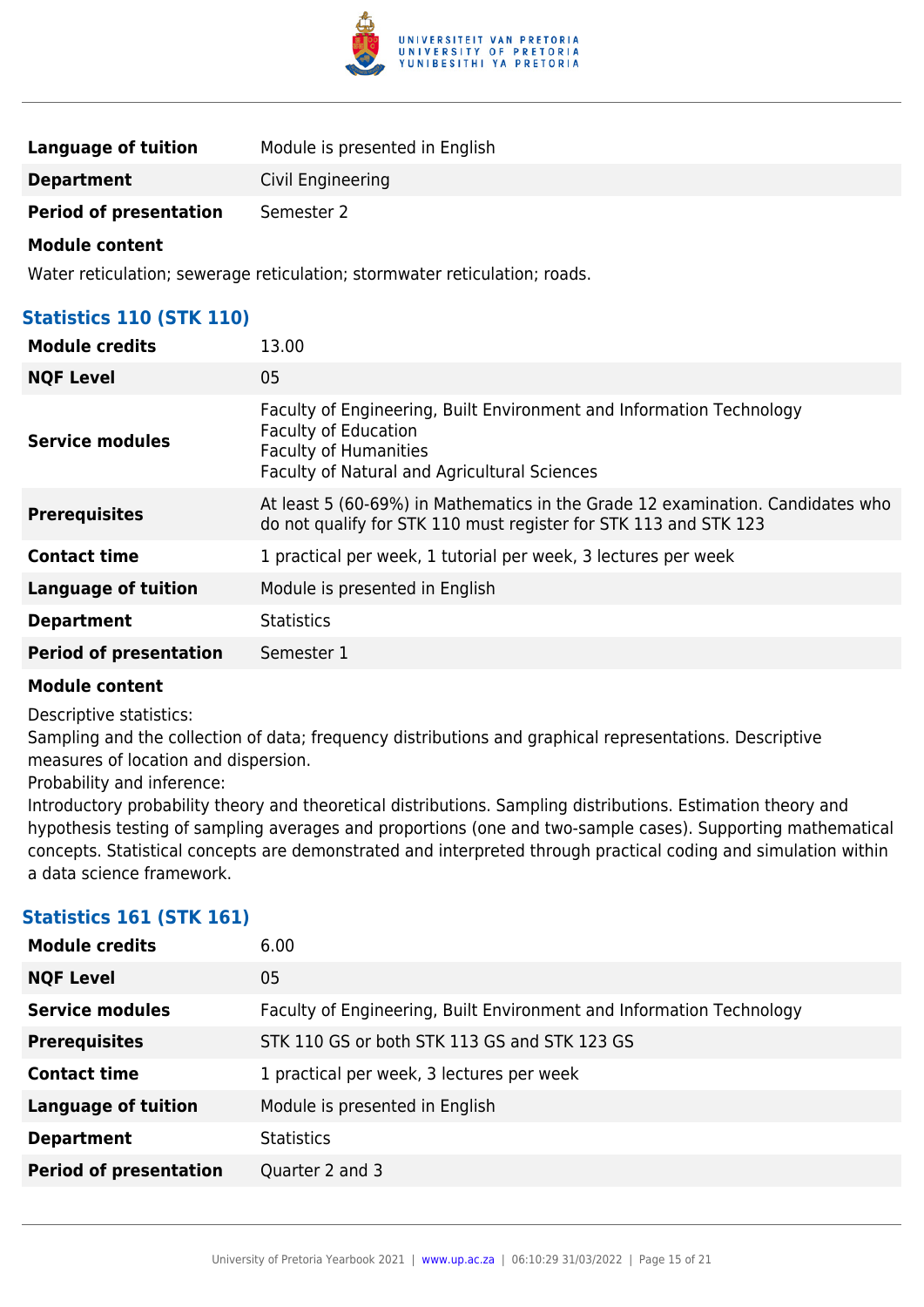

Students can only get credit for one of the following modules: STK 120 or STK 121 or STK 161. Analysis of variance, categorical data analysis, distribution-free methods, curve fitting, regression and correlation, the analysis of time series and indices. Supporting mathematical concepts. Statistical concepts are illustrated using simulation within a data science framework.

This module is also presented as an anti-semester (quarter 2) module. This is a terminating module.

| Site surveying 213 (TRN 213)  |                                           |
|-------------------------------|-------------------------------------------|
| <b>Module credits</b>         | 12.00                                     |
| <b>NQF Level</b>              | 06                                        |
| <b>Prerequisites</b>          | No prerequisites.                         |
| <b>Contact time</b>           | 1 practical per week, 2 lectures per week |
| <b>Language of tuition</b>    | Module is presented in English            |
| <b>Department</b>             | Geography Geoinformatics and Meteorology  |
| <b>Period of presentation</b> | Semester 2                                |

#### **Module content**

General surveying; instruments, their handling and adjusting; surveying systems and simple calculations; determining of levels; setting out of the works; tacheometry and plotting; scales, planimetry; areas and volumes; construction surveying; aerial photography.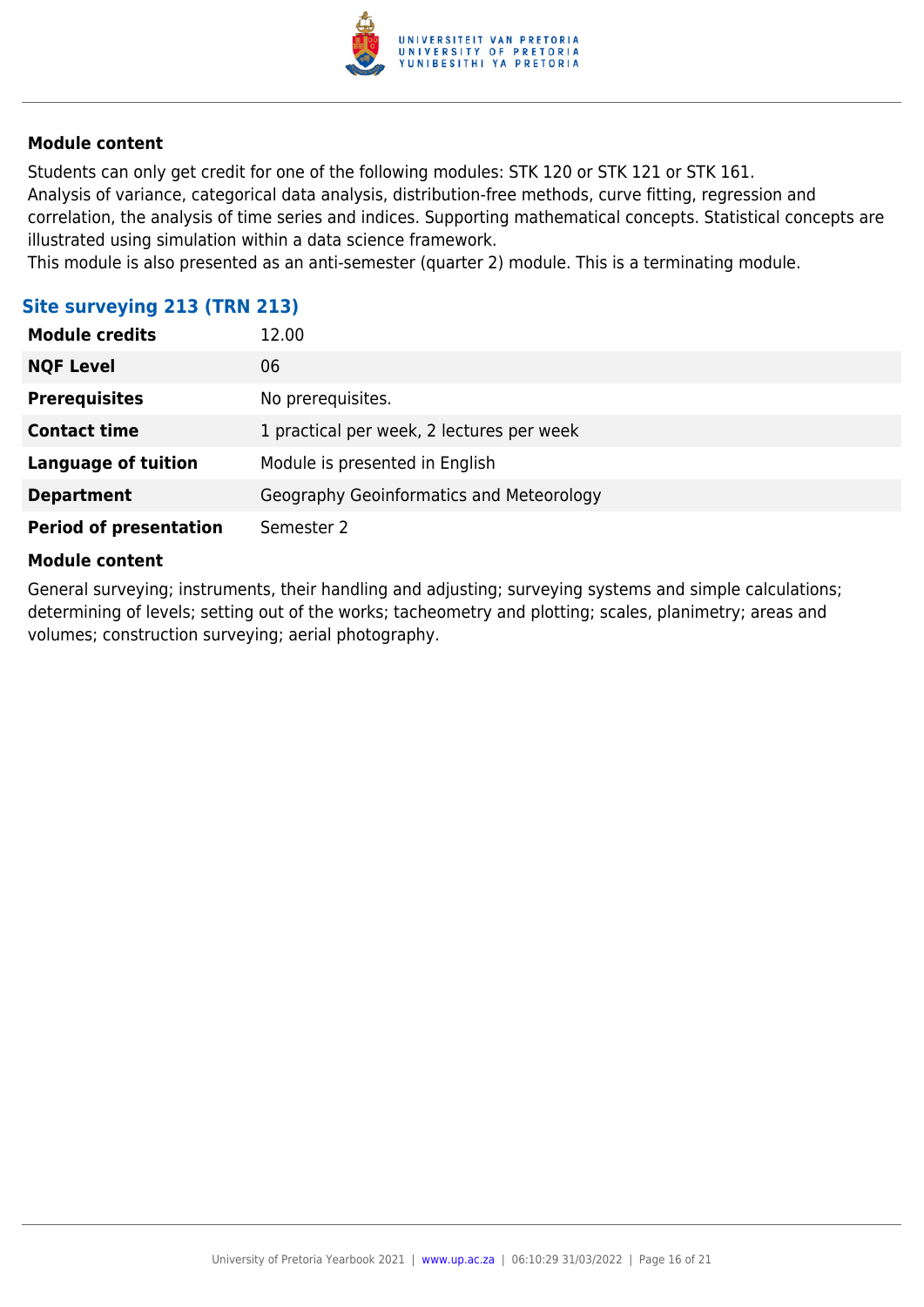

### Curriculum: Final year

**Minimum credits: 120**

### **Core modules**

#### **Business law 310 (BER 310)**

| <b>Module credits</b>         | 10.00                                                                |
|-------------------------------|----------------------------------------------------------------------|
| <b>NQF Level</b>              | 07                                                                   |
| <b>Service modules</b>        | Faculty of Engineering, Built Environment and Information Technology |
| <b>Prerequisites</b>          | Admission to the relevant programme.                                 |
| <b>Contact time</b>           | 4 lectures per week                                                  |
| <b>Language of tuition</b>    | Module is presented in English                                       |
| <b>Department</b>             | Mercantile Law                                                       |
| <b>Period of presentation</b> | Semester 1                                                           |
|                               |                                                                      |

#### **Module content**

Introduction to law. General principles of the law of contract. Specific contracts: purchase contracts; letting and hiring of work; employment contracts. Agency. General aspects of entrepreneurial law.

#### **Housing 320 (BHU 320)**

| <b>Module credits</b>         | 6.00                           |
|-------------------------------|--------------------------------|
| <b>NQF Level</b>              | 07                             |
| <b>Prerequisites</b>          | No prerequisites.              |
| <b>Contact time</b>           | 2 lectures per week            |
| <b>Language of tuition</b>    | Module is presented in English |
| <b>Department</b>             | <b>Construction Economics</b>  |
| <b>Period of presentation</b> | Semester 2                     |

#### **Module content**

Concepts, principles, history, current trends in settlement, shelter and integrated living environments; role of housing in society; statutory policy and planning frameworks and paradigms; housing delivery options; housing development management; financing and property rights options; housing types and densities; housing product, norms and standards; management and maintenance of social housing stock; housing needs assessment and post-occupancy evaluation; consumer education and protection.

#### **Building science 310 (BWT 310)**

| <b>Module credits</b> | 10.00             |
|-----------------------|-------------------|
| <b>NQF Level</b>      | 07                |
| <b>Prerequisites</b>  | No prerequisites. |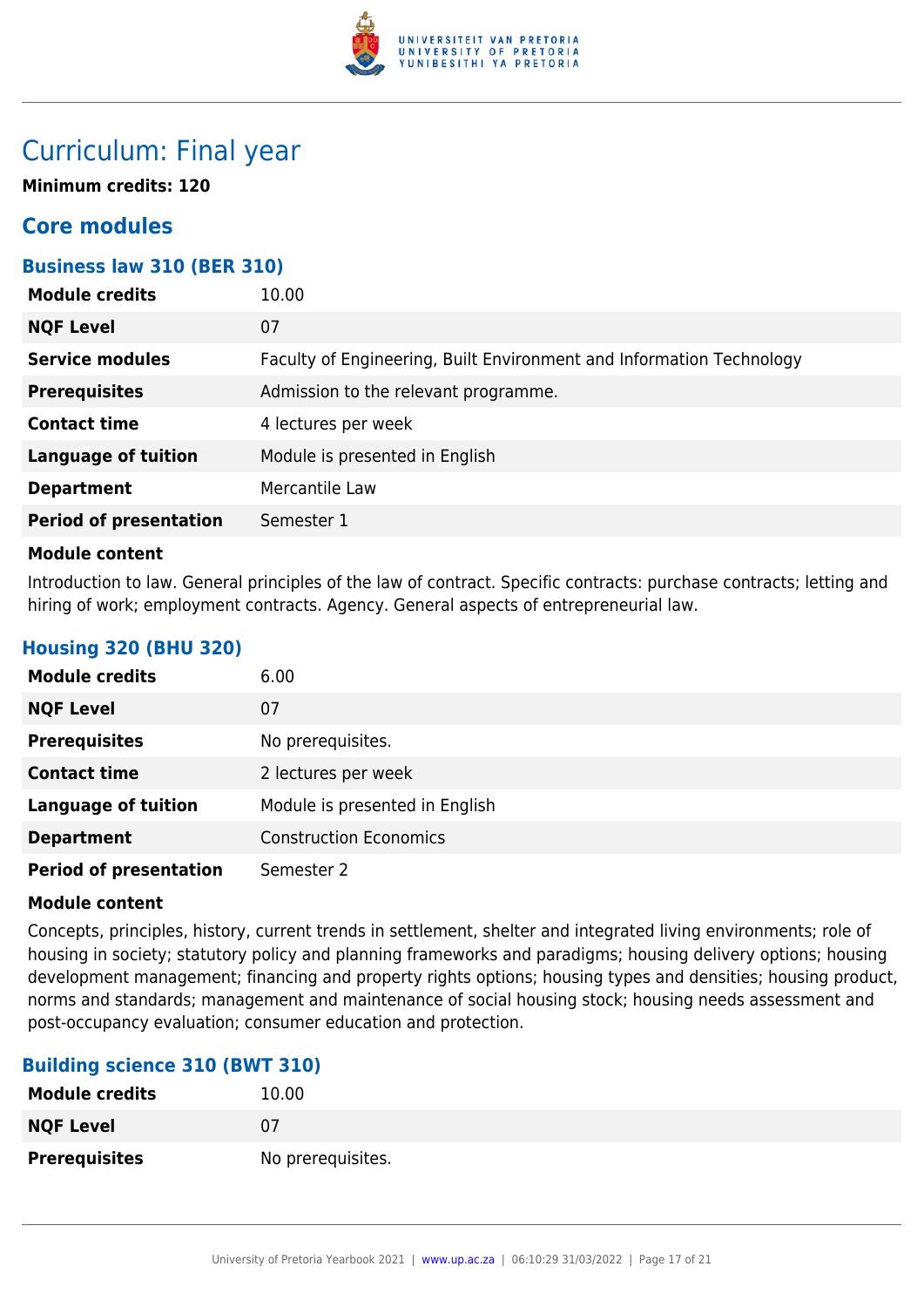

| <b>Contact time</b>           | 3 lectures per week            |
|-------------------------------|--------------------------------|
| Language of tuition           | Module is presented in English |
| <b>Department</b>             | <b>Construction Economics</b>  |
| <b>Period of presentation</b> | Semester 1                     |

Erection and construction of specialised building components and finishes. Acoustics. Material study of plastics, glues, rubber, mastics, bonding agents, fibre cement, bituminous products, sealers, epoxies and waterproofing.

#### **Building science 320 (BWT 320)**

| <b>Module credits</b>         | 8.00                           |
|-------------------------------|--------------------------------|
| <b>NQF Level</b>              | 07                             |
| <b>Prerequisites</b>          | No prerequisites.              |
| <b>Contact time</b>           | 3 lectures per week            |
| <b>Language of tuition</b>    | Module is presented in English |
| <b>Department</b>             | <b>Construction Economics</b>  |
| <b>Period of presentation</b> | Semester 2                     |

#### **Module content**

Thermal properties of insulation systems and construction materials. Review of current development and construction practice; alternative construction technologies; innovation in construction; technical evaluation of innovative construction materials and methods; life cycle costing and life cycle analysis; the National Building Regulations.

#### **Property valuation 300 (EDW 300)**

| <b>Module credits</b>         | 24.00                          |
|-------------------------------|--------------------------------|
| <b>NQF Level</b>              | 07                             |
| <b>Prerequisites</b>          | EWS 210, EWS 220               |
| <b>Contact time</b>           | 4 lectures per week            |
| <b>Language of tuition</b>    | Module is presented in English |
| <b>Department</b>             | <b>Construction Economics</b>  |
| <b>Period of presentation</b> | Year                           |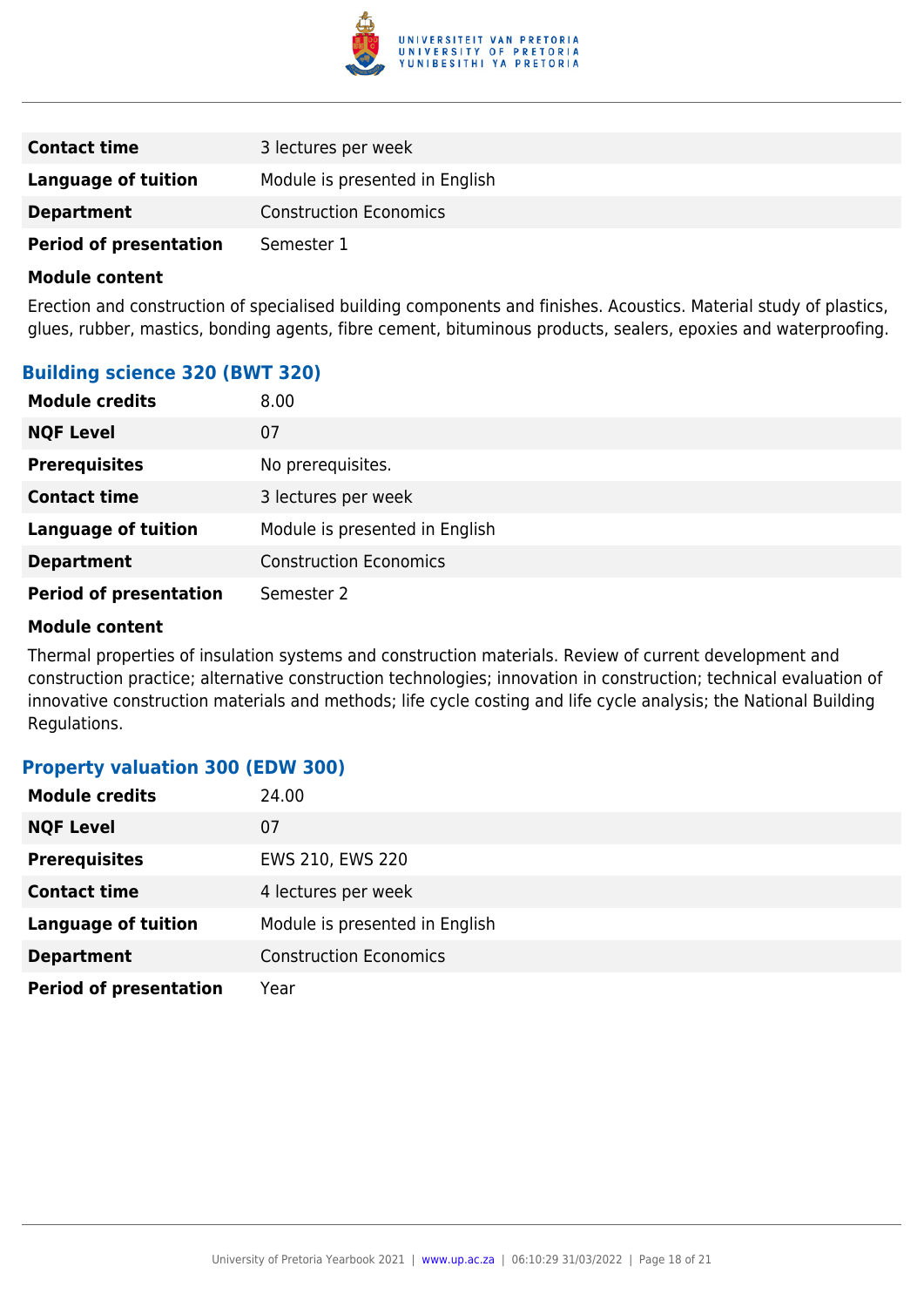

This course aims to develop an understanding of the Valuation Profession and includes concepts of value, classification of value and accuracy of valuations, the Surveyor-General; the Registrar of Deeds; records of the valuer. Factors affecting the value of different types of properties; appreciation and depreciation, different approaches to valuation, the value of improvement, the valuation report. An introduction to the statues and ordinances (relevant sections) affecting valuation including the Property Valuers Profession Act. Case law relating to the valuation of fixed property; property valuation, highest and best use of property, influence of the "wrong" development on market value; influences of leases on values; leases and rentals; theory of the income, residual, cost and accounts methods of valuation

#### **Real estate 310 (EWS 310)**

| <b>Module credits</b>         | 12.00                          |
|-------------------------------|--------------------------------|
| <b>NQF Level</b>              | 07                             |
| <b>Prerequisites</b>          | EWS 210, EWS 220               |
| <b>Contact time</b>           | 3 lectures per week            |
| <b>Language of tuition</b>    | Module is presented in English |
| <b>Department</b>             | <b>Construction Economics</b>  |
| <b>Period of presentation</b> | Semester 2                     |

#### **Module content**

An introduction to property investment with the aim to develop an understanding of the nature and scope of investment. It includes the nature and scope of real estate investment, objectives of property investors, participants in the property investment process, the investment decision process, investment criteria, investment time horizons, decision-making approaches, different taxes applicable to property investment and development; asset classes; investment strategies; investment principles; investment lifecycle; Time value of money. Listed vehicles and REIT's. The international market and investment standards, international investment strategy and risk in international investments.

| <b>Real estate 320 (EWS 320)</b> |                                |
|----------------------------------|--------------------------------|
| <b>Module credits</b>            | 12.00                          |
| <b>NQF Level</b>                 | 07                             |
| <b>Prerequisites</b>             | <b>EWS 310</b>                 |
| <b>Contact time</b>              | 3 lectures per week            |
| <b>Language of tuition</b>       | Module is presented in English |
| <b>Department</b>                | <b>Construction Economics</b>  |
| <b>Period of presentation</b>    | Semester 1                     |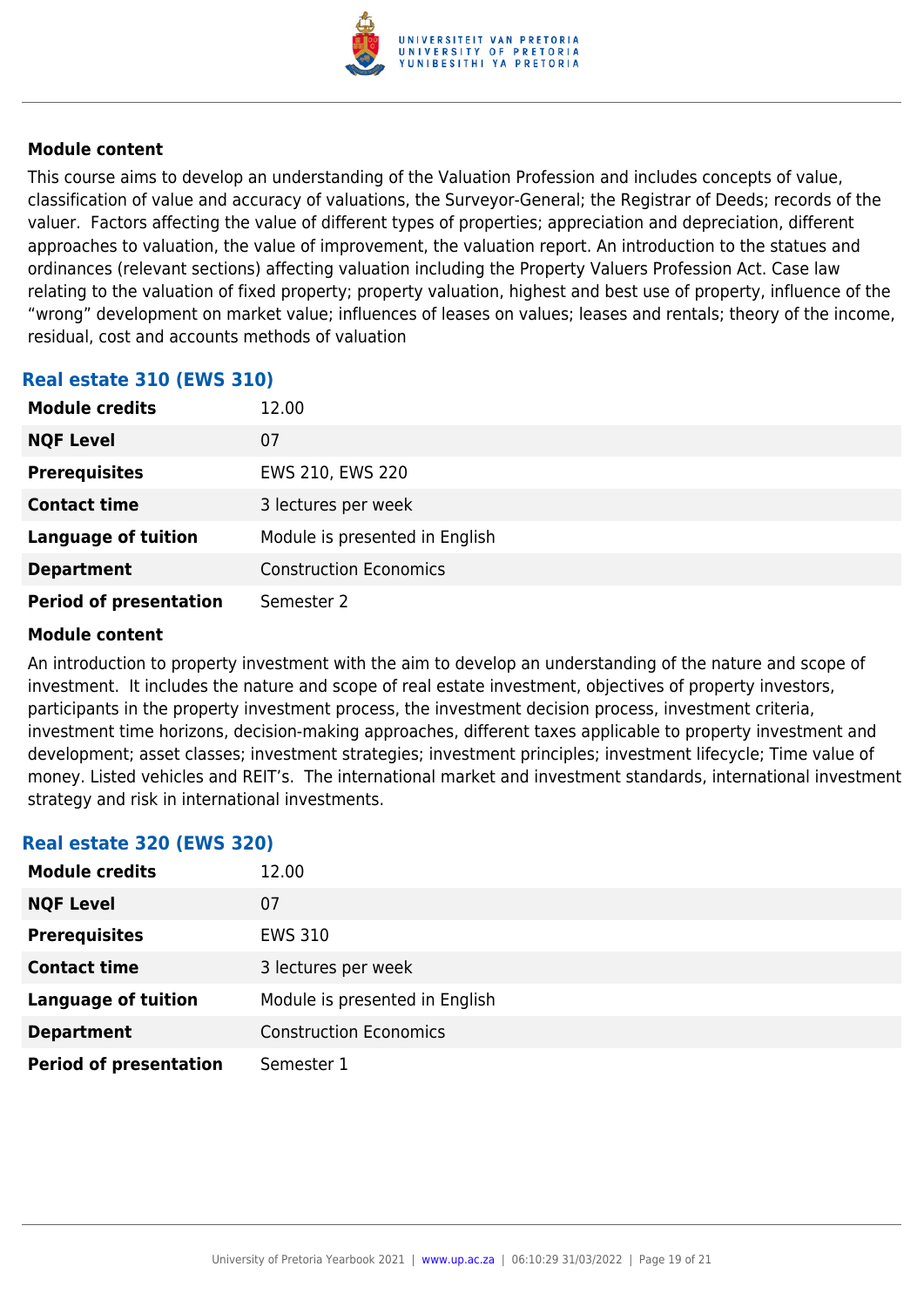

The establishment of townships; types of dwelling units and housing types; principles of medium and high density residential development; development of sectional title and group housing; development of retirement centres; introduction to commercial property development; development of office buildings, parking garages, shopping centres, industrial parks; and rehabilitation and conversion of buildings; Green Building; Development life-cycle; risk assessment; management and marketing of property developments; environmental impact assessment.

#### **Financial management 210 (FBS 210)**

| <b>Module credits</b>         | 16.00                                                                                                                                                                                                                                                             |
|-------------------------------|-------------------------------------------------------------------------------------------------------------------------------------------------------------------------------------------------------------------------------------------------------------------|
| <b>NQF Level</b>              | 06                                                                                                                                                                                                                                                                |
| <b>Service modules</b>        | Faculty of Engineering, Built Environment and Information Technology                                                                                                                                                                                              |
| <b>Prerequisites</b>          | BCom Financial Sciences, Investment Management and Law: FRK111 and FRK121<br>(or FRK100 or 101), STK110,120 or FBS121, and simultaneously registered for<br>FRK211; BSc Construction Management, Quantity Surveying and Real Estate:<br>FBS110, STK110 and STK161 |
| <b>Contact time</b>           | 3 lectures per week                                                                                                                                                                                                                                               |
| Language of tuition           | Module is presented in English                                                                                                                                                                                                                                    |
| <b>Department</b>             | <b>Financial Management</b>                                                                                                                                                                                                                                       |
| <b>Period of presentation</b> | Semester 1                                                                                                                                                                                                                                                        |
|                               |                                                                                                                                                                                                                                                                   |

#### **Module content**

\*Only for BCom (Financial Sciences, Investment Management and Law) and BSc (Construction Management , Quantity Surveying and Real Estate) students.

Framework and purpose of financial management; understanding financial statements; analysis of financial statements for decision making; time value of money; risk and return relationships; business valuation; shortterm planning; current asset management.

#### **Building services 311 (GBD 311)**

| <b>Module credits</b>         | 6.00                           |
|-------------------------------|--------------------------------|
| <b>NQF Level</b>              | 07                             |
| <b>Prerequisites</b>          | GBD 221                        |
| <b>Contact time</b>           | 2 lectures per week            |
| <b>Language of tuition</b>    | Module is presented in English |
| <b>Department</b>             | <b>Construction Economics</b>  |
| <b>Period of presentation</b> | Semester 1                     |

#### **Module content**

Principles of illumination; illumination installations; lightning security; security systems; communication systems. Multimedia installations.